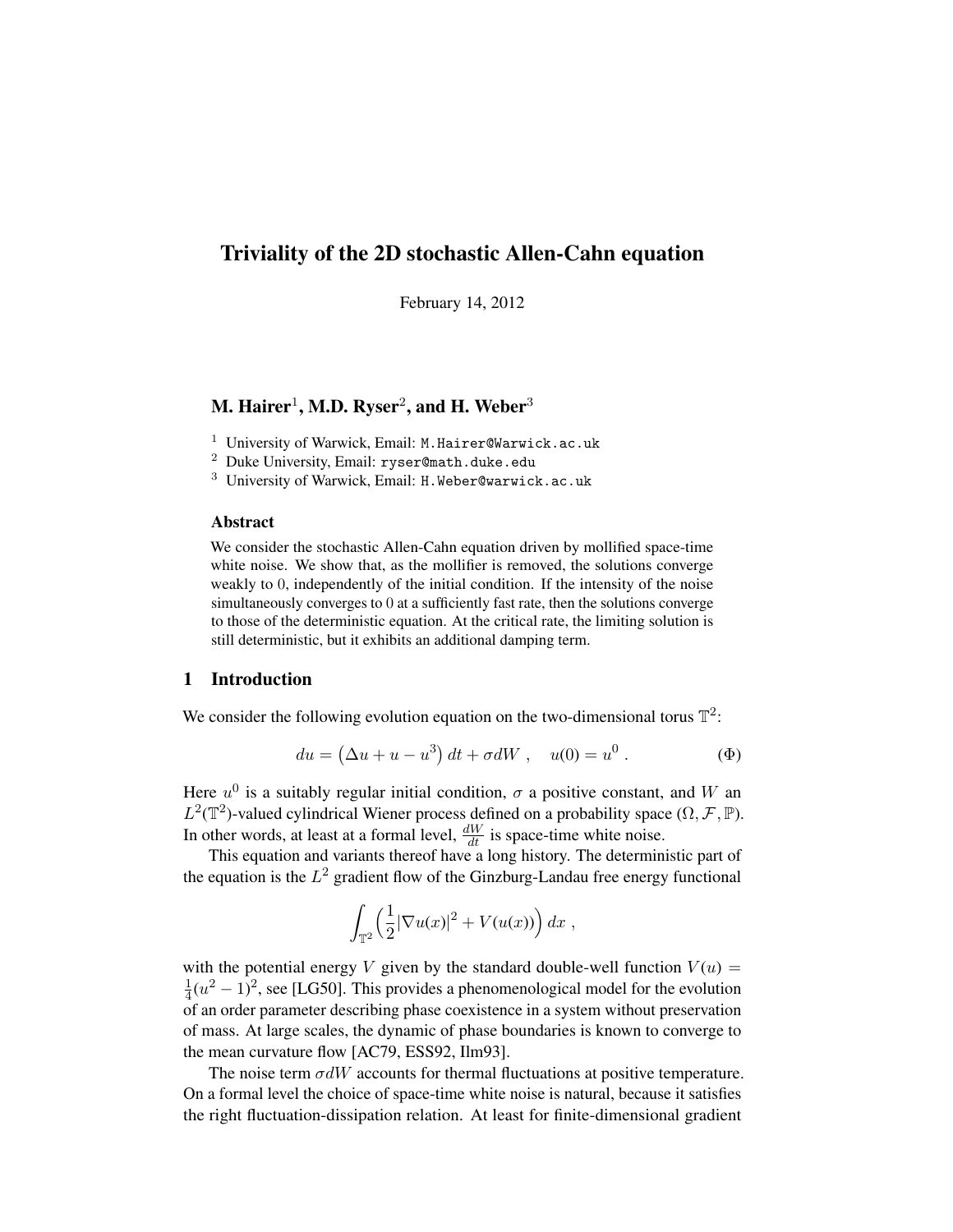### INTRODUCTION 2

flows it is natural to take the bilinear form that determines the mechanism of energy dissipation as covariance of the noise, as this guarantees the invariance of the right Gibbs measure under the dynamics. Naively extending this observation to the current infinite dimensional context yields (Φ).

White noise driven equations such as  $(\Phi)$  are known to be ill-posed in spacedimension  $d \geq 2$  [Wal86, DPZ92]. Actually, the linearised version of ( $\Phi$ ) (simply remove the term  $u^3$ ) admits only distribution-valued solutions for  $d \geq 2$ . For any  $\kappa > 0$  these solutions take values in the Sobolev space  $H^{\frac{2-d}{2}-\kappa}$ , but they do not take values in  $H^{\frac{2-d}{2}}$ . In general, it is impossible to apply nonlinear functions to elements of these spaces and the standard approach to construct solutions of  $(\Phi)$ [DPZ92, Hai09] fails.

In the present article, we introduce a cutoff at spatial lengths of order  $\varepsilon$  and we study the limit as  $\varepsilon \to 0$  for finite noise strength for ( $\Phi$ ). More precisely, we set

$$
W_{\varepsilon}(t) = \sum_{|k| \le 1/\epsilon} e_k \beta_k(t), \qquad \varepsilon > 0,
$$

where  ${e_k}_{k \in \mathbb{Z}^2}$  is the Fourier basis on  $\mathbb{T}^2$ , and  ${ \beta_k}_{k \in \mathbb{Z}^2}$  are complex Brownian motions that are i.i.d. except for the reality condition  $\overline{\beta_k} = \beta_{-k}$ . We thus consider

$$
du_{\varepsilon} = \left(\Delta u_{\varepsilon} + u_{\varepsilon} - u_{\varepsilon}^3\right)dt + \sigma(\varepsilon) dW_{\varepsilon} , \quad u_{\varepsilon}(0) = u^0 , \qquad (\Phi_{\varepsilon})
$$

and study the weak limit of  $u_{\varepsilon}$  as  $\varepsilon \to 0$ .

The main result of this article can loosely be formulated as follows (a precise statement will be given in Theorems 2.1 and 2.2 below):

**Theorem 1.1.** Let  $\sigma$  be bounded and such that  $\lim_{\varepsilon \to 0} \sigma^2(\varepsilon) \log 1/\varepsilon = \lambda^2 \in$ [0,  $+\infty$ ]. If  $\lambda^2 = +\infty$ , then  $u_{\varepsilon}$  converges weakly to 0, in probability. Otherwise, it *converges weakly in probability to the solution* w<sup>λ</sup> *of*

$$
\partial_t w_\lambda = \Delta w_\lambda - \left(\frac{3}{8\pi}\lambda^2 - 1\right)w_\lambda - w_\lambda^3, \quad w_\lambda(0) = u^0. \tag{\Psi_\lambda}
$$

**Remark 1.2.** The result for constant  $\sigma$  was conjectured in [RNT11], based on numerical simulations.

**Remark 1.3.** The borderline case  $\lambda \neq 0$  is particularly interesting as it provides an example of stochastic damping: in the limit as  $\varepsilon \to 0$ , the stochastic forcing is converted into an additional deterministic damping term,  $-\frac{3}{8a}$  $\frac{3}{8\pi}\lambda^2 w_\lambda$ , to the Allen-Cahn equation. In particular, if  $\lambda^2 > \frac{8\pi}{3}$  $\frac{3\pi}{3}$ , the zero-solution becomes globally attracting.

**Remark 1.4.** Recently, there has been a lot of interest in  $(\Phi)$  in the regime where the noise is small [KORVE07, BBM10, CF11]. There, the authors studied  $(\Phi)$  in arbitrary space dimension on the level of large deviation theory. As in  $(\Phi_{\epsilon})$  they consider a modified version of  $(\Phi)$  where the noise term dW is replaced by a noise term  $dW_{\varepsilon}$  with a finite spatial correlation length  $\varepsilon$ . For this modified equation,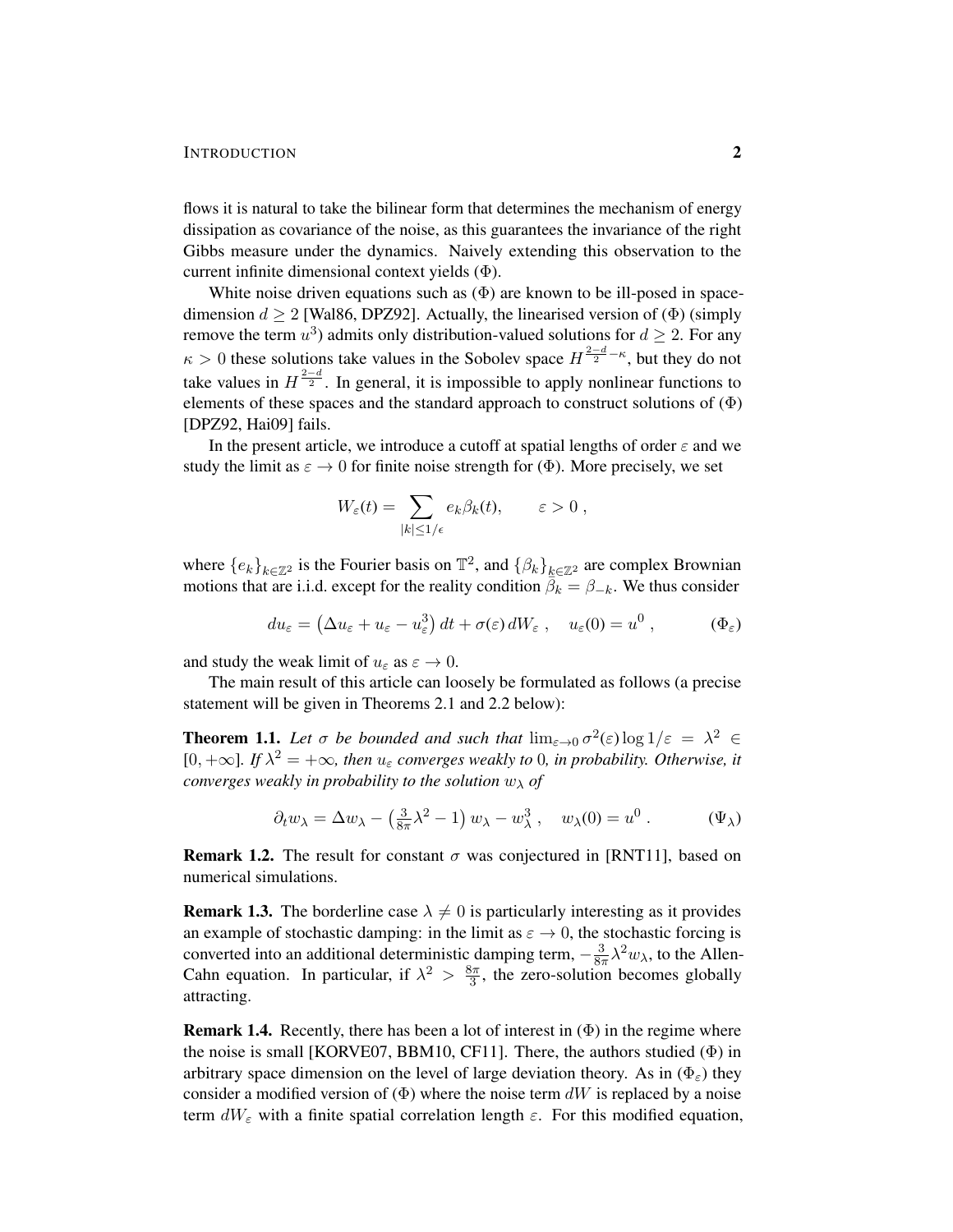solutions can be constructed in a standard way and a large deviation principle a` la Freidlin-Wentzell can be obtained. One can then show that the rate functionals converge as  $\varepsilon \to 0$ . The large deviation principle however is *not* uniform in  $\varepsilon$ ; this procedure corresponds to taking the amplitude of the noise much smaller than  $\varepsilon$ . The results obtained in this article quantify how small the noise should be as a function of  $\varepsilon$  in order for the solutions of  $(\Phi)$  to be close to the deterministic equation.

**Remark 1.5.** We believe that the weak convergence to 0 as  $\varepsilon \to 0$  actually holds for a much larger class of potentials. Actually, one would expect it to be true whenever  $\lim_{|u| \to \infty} V''(u) = +\infty$ . The proof given in this article does however depend crucially on the fact that  $V(u) \sim u^4$  for large values of u.

The main tools used in our proofs are provided by the theory of stochastic quantisation. Actually, in the context of Euclidean Quantum Field Theory the question of existence of the formal invariant measure of  $(\Phi)$  has been treated in the seventies (see e.g. [GJ87]). Then, it had been observed that this measure, the so called  $\Phi_2^4$  field, can be defined, but only if a logarithmically diverging lower order term is subtracted. The corresponding stochastic dynamical system (i.e. the renormalised version of  $(\Phi)$ ) has also been constructed [PW81, AR91, DPD03]. Note that although this renormalised equation,

$$
du = \left(\Delta u + u - :u^{3} \right) dt + \sigma dW ,
$$

formally resembles (Φ) it does not have a natural interpretation as a phase field model.

Our main argument is a modification of the construction provided in [DPD03]. We present here a brief heuristic argument for the case  $\sigma \equiv 1$ . First, let  $C_{\varepsilon} > 1$  and add and subtract the term  $C_{\varepsilon}u_{\varepsilon}$  to  $(\Phi_{\varepsilon})$  to get

$$
du_{\varepsilon} = (\Delta u_{\varepsilon} - (C_{\varepsilon} - 1) u_{\varepsilon} - u_{\varepsilon} (u_{\varepsilon}^2 - C_{\varepsilon})) dt + \sigma dW_{\varepsilon}.
$$
 (1.1)

The key idea is to choose  $C_{\varepsilon}$  in such a way that, for small values of  $\varepsilon$ , the term  $u_\varepsilon \left( u_\varepsilon^2 - C_\varepsilon \right)$  is equal to the Wick product  $: \!\! u_\varepsilon^3 \!\!:$  with respect to the Gaussian structure given by the invariant measure of the linearised system (which itself depends on  $C_{\varepsilon}$ ). Since, given the results in [DPD03], one would expect : $u_{\varepsilon}^3$ : to at least remain bounded as  $\varepsilon \to 0$ , it is not surprising that the additional strong damping term  $-C_{\varepsilon}u_{\varepsilon}$  causes the solution to vanish in the limit.

## Acknowledgements

MH acknowledges financial support by the EPSRC trough grant EP/D071593/1 and the Royal Society through a Wolfson Research Merit Award. Both MH and HW were supported by the Leverhulme Trust through a Philip Leverhulme Prize. MDR is grateful to P.F. Tupper and N. Nigam for fruitful discussions, and acknowledges financial support from a Hydro-Québec Doctoral Fellowship. We would like to thank F. Otto for suggesting to also consider the case  $\sigma(\epsilon) \to 0$ . All three authors are grateful for the relaxed atmosphere at the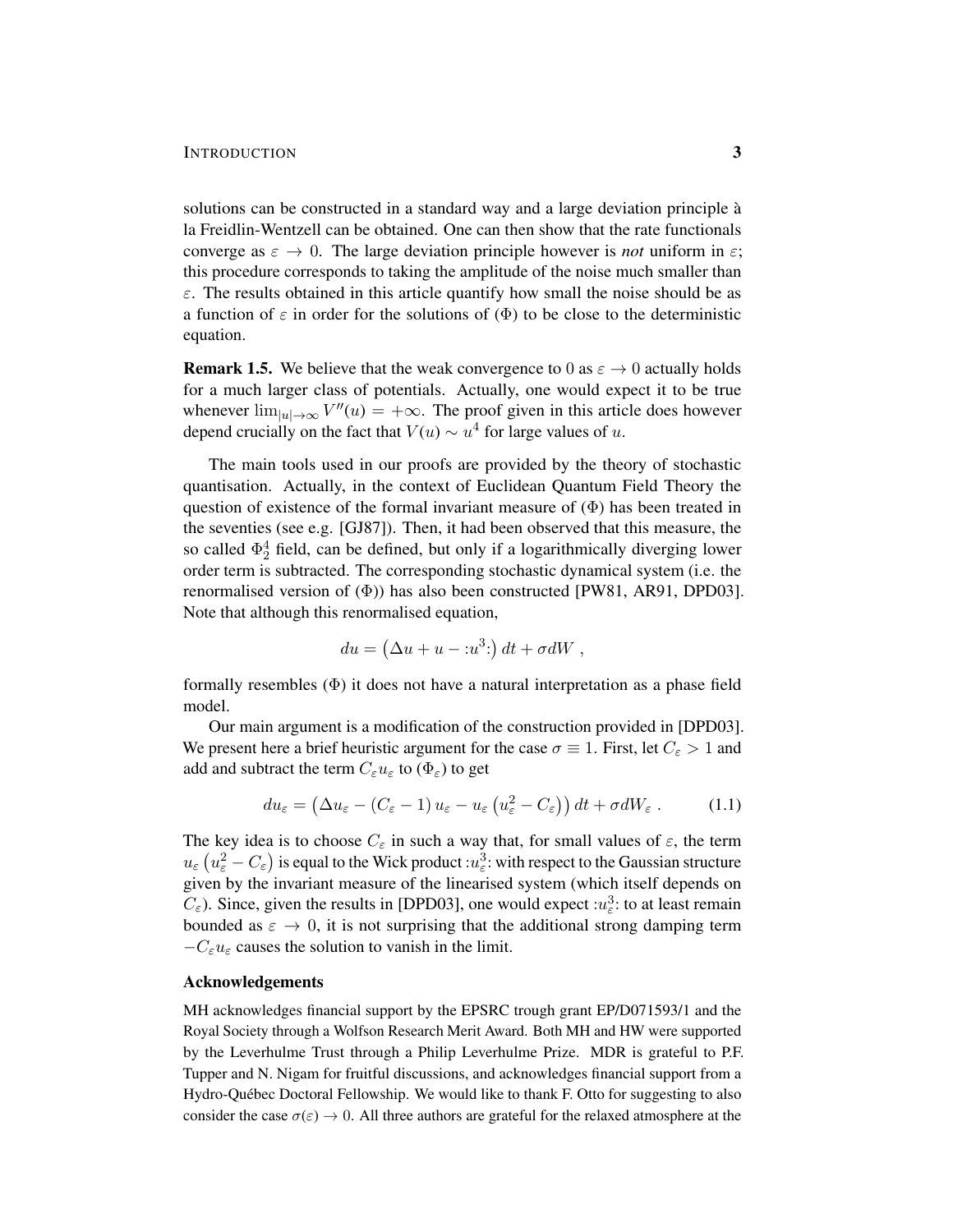Newton institute, where this collaboration was initiated during the 2010 "Stochastic PDEs" programme.

# 2 Notations and Main Result

In order to formulate our results, we first introduce the class of Besov spaces that we will work with. As in [DPD03] we choose to work in Besov spaces, because they satisfy the right multiplicative inequalities (see Lemma A.2). Denote by  $(\cdot, \cdot)$  the  $L^2$  inner product, and by  $\{e_k(x) = \frac{1}{2a}$  $\frac{1}{2\pi}e^{ikx}$   $\}_{k\in\mathbb{Z}^2}$  the corresponding orthonormal Fourier basis. Throughout the article, we work with periodic Besov spaces  $\mathcal{B}_{p,r}^{s}(\mathbb{T}^2)$ , where  $p, r \geq 1$  and  $s \in \mathbb{R}$ . These spaces are defined as the closure of  $\tilde{C}^{\infty}(\mathbb{T}^2)$ under the norm

$$
||u||_{\mathcal{B}_{p,r}^s(\mathbb{T}^2)} := \left(\sum_{q=0}^{\infty} 2^{qrs} ||\Delta_q u||_{L^p(\mathbb{T}^2)}^r\right)^{1/r},\tag{2.1}
$$

where the  $\Delta_q$  are the Littlewood-Paley projection operators given by  $\Delta_0 u =$  $(e_0, u)$   $e_0$  and

$$
\Delta_q u=\sum_{2^{q-1}\leq |k|<2^q} \left(e_k,u\right)e_k,\qquad q\geq 1.
$$

Regarding the exponents appearing in these Besov spaces, we will restrict ourselves throughout this article to exponents  $p, r$  and  $s$  such that

$$
p \ge 4 \,, \quad r \ge 1 \,, \quad -\frac{2}{7p} < s < 0 \,. \tag{2.2}
$$

We now reformulate Theorem 1.1 more precisely. The case  $\lambda^2 = +\infty$  is given by the following:

**Theorem 2.1.** Assume  $u^0 \in \mathcal{B}_{p,r}^s$  such that (2.2) holds. Then for all  $\varepsilon > 0$ and  $T > 0$ , there exists a unique mild solution  $u_{\varepsilon}$ . If  $\sigma(\varepsilon)$  is bounded uni*formly in*  $\varepsilon$  *and satisfies*  $\lim_{\varepsilon \to 0} \sigma^2(\varepsilon) \log(1/\varepsilon) = +\infty$  *then, for all*  $\delta \in (0, T)$ *,*  $\lim_{\varepsilon\to 0} \|u_\varepsilon\|_{\mathcal{C}([\delta,T];\mathcal{B}_{p,r}^s)}=0$  in probability.

On the other hand, when  $\sigma^2(\varepsilon) \log(1/\varepsilon)$  converges to a finite limit, we have

**Theorem 2.2.** Assume  $u^0 \in \mathcal{B}_{p,r}^s$  such that (2.2) holds. If  $\lim_{\varepsilon \to 0} \sigma^2(\varepsilon) \log(1/\varepsilon) =$  $\lambda^2 \in \mathbb{R}$  then, for all  $\delta \in (0, T)$ ,  $\lim_{\varepsilon \to 0} ||u_{\varepsilon} - w_{\lambda}||_{\mathcal{C}([\delta, T]; \mathcal{B}_{p,r}^s)} = 0$  in probability, *where*  $w_{\lambda}$  *is the unique solution to*  $(\Psi_{\lambda})$ *.* 

**Remark 2.3.** If  $\sigma$  decays sufficiently fast, for example  $\sigma(\varepsilon) \sim \varepsilon^{\tau}$  for some  $\tau > 0$ , then the conclusion of Theorem 2.2 actually holds in the space of space-time continuous functions.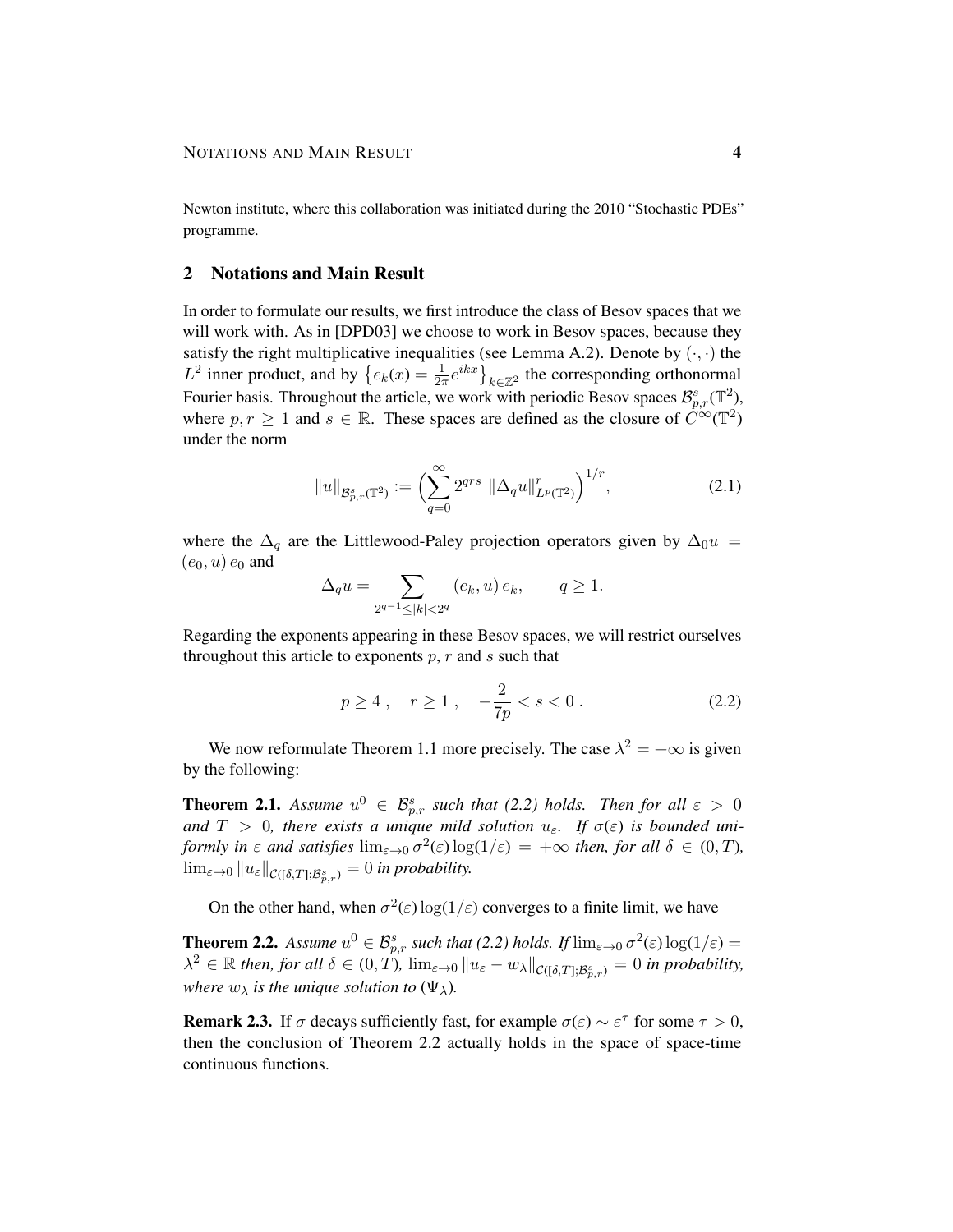To conclude this section, we introduce some concepts borrowed from the theory of stochastic quantization. Since we are not concerned with the dynamics of quantised fields, we only introduce the notions necessary for the proof techniques used below, and refer to [DPT07] for a general introduction to the topic. Consider the linear version of equation (1.1), namely

$$
dz_{\varepsilon} = (\Delta z_{\varepsilon} - (C_{\varepsilon} - 1) z_{\varepsilon}) dt + \sigma(\varepsilon) dW_{\varepsilon} . \tag{2.3}
$$

For  $C_{\varepsilon} > 1$ , this equation has a unique invariant measure on  $L^2(\mathbb{T}^2)$ , which we denote by  $\mu_{\varepsilon}$ . It is  $\mu_{\varepsilon}$  that will play the role of the "free field" in the present article. Under  $\mu_{\varepsilon}$ , the kth Fourier component of  $z_{\varepsilon}$  is a centred complex Gaussian random variable with variance  $\frac{\sigma^2(\varepsilon)}{2}$  $\frac{2(\varepsilon)}{2}\left(C_{\varepsilon}-1+|k|^2\right)^{-1}$ . Furthermore, distinct Fourier components are independent, except for the reality condition  $z_{\varepsilon}(-k) = \overline{z_{\varepsilon}(k)}$ .

As a consequence of translation invariance, one has the identity

$$
D_{\varepsilon}^{2} := \int_{L^{2}} |\phi_{\varepsilon}(x)|^{2} \mu_{\varepsilon}(d\phi_{\varepsilon}) = \left(\frac{1}{2\pi}\right)^{2} \int_{L^{2}} ||\phi_{\varepsilon}||_{L^{2}}^{2} \mu_{\varepsilon}(d\phi_{\varepsilon}) \tag{2.4}
$$

$$
= \frac{1}{8\pi^{2}} \sum_{|k| \le 1/\varepsilon} \frac{\sigma^{2}(\varepsilon)}{C_{\varepsilon} - 1 + |k|^{2}}.
$$

We then *define* the Wick powers of any field  $u_{\varepsilon}$  with respect to the Gaussian structure given by  $\mu_{\varepsilon}$  by

$$
u_{\varepsilon}^{n} = D_{\varepsilon}^{n} H_{n}(u_{\varepsilon}/D_{\varepsilon}),
$$

where  $H_n$  denotes the *n*th Hermite polynomial. In this article, we will only ever use the Wick powers for  $n \leq 3$ , for which one has the identities

$$
u_{\varepsilon}^1 = u_{\varepsilon} , \qquad u_{\varepsilon}^2 = u_{\varepsilon}^2 - D_{\varepsilon}^2 , \qquad u_{\varepsilon}^3 = u_{\varepsilon}^3 - 3 D_{\varepsilon}^2 u_{\varepsilon} . \tag{2.5}
$$

From now on, whenever we use the notation  $:u_{\varepsilon}^n$ : (2.5) is what we refer to. For any two expressions A and B depending on  $\varepsilon$ , we will throughout this article use the notation  $A \lesssim B$  to mean that there exists a constant C independent of  $\varepsilon$  (and possibly of other relevant parameters clear from the respective contexts) such that  $A \leq C B$ .

# 3 Trivial limit for strong noise

In this section, we provide the proof of Theorem 2.1. First, in Subsection 3.1, we explain the "correct" choice of the renormalization constant  $C_{\varepsilon}$  in (1.1). In Subsection 3.2, we then obtain bounds on the linearised equation, as well as its Wick powers. Finally, in Subsection 3.3, we obtain a bound on the remainder and we combine these results in order to conclude.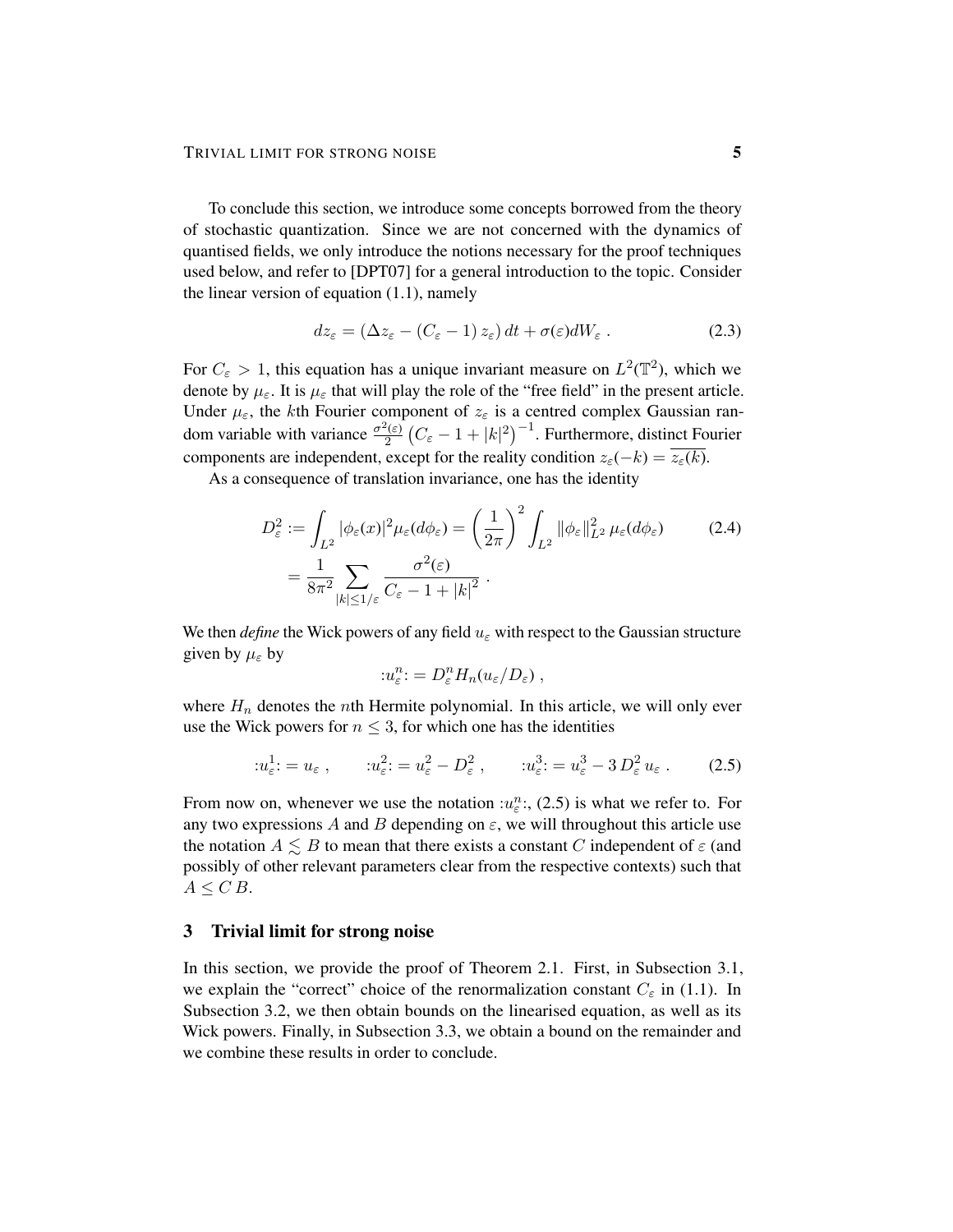#### 3.1 Fixing the renormalization constant

For  $C_{\varepsilon} > 1$ , we rewrite  $(\Phi_{\varepsilon})$  as

$$
du_{\varepsilon} = \left(A_{\varepsilon}u_{\varepsilon} - u_{\varepsilon}(u_{\varepsilon}^2 - C_{\varepsilon})\right)dt + \sigma(\varepsilon)dW_{\varepsilon} , \qquad (3.1)
$$

where the linear operator  $A_{\varepsilon}$  is given by  $A_{\varepsilon} = \Delta - (C_{\varepsilon} - 1)$ . Motivated by the heuristic arguments provided in Section 1, the goal of this section is to determine  $C_{\varepsilon}$  in such a way that the nonlinear term  $u_{\varepsilon}(u_{\varepsilon}^2 - C_{\varepsilon})$  is equal to the Wick product : $u_{\varepsilon}^3$ . It then follows from (2.4) and (2.5) that  $C_{\varepsilon}$  is implicitly determined by the equation

$$
C_{\varepsilon} = 3D_{\varepsilon}^{2} = \frac{3}{8\pi^{2}} \sum_{|k| \le 1/\varepsilon} \frac{\sigma^{2}(\varepsilon)}{C_{\varepsilon} - 1 + |k|^{2}}.
$$
 (3.2)

To describe the behavior of the solution to (3.2), we shall use the notation  $A_\varepsilon \sim B_\varepsilon$ to mean  $\lim_{\varepsilon\to 0} A_{\varepsilon}/B_{\varepsilon} = 1$ .

Lemma 3.1. *For any values of the parameters, equation (3.2) has a unique solution*  $C_{\varepsilon} > 1$ *. If*  $\sigma$  *is uniformly bounded and such that*  $\lim_{\varepsilon \to 0} \sigma^2(\varepsilon) \log(1/\varepsilon) = \infty$ *, then one has*

$$
C_{\varepsilon} \sim \frac{3}{4\pi} \sigma^2(\varepsilon) \log \frac{1}{\varepsilon} \,. \tag{3.3}
$$

*In particular,*  $\lim_{\varepsilon \to 0} C_{\varepsilon} = +\infty$ *.* 

Before we proceed to the proof of this result, we state the following very useful result:

**Lemma 3.2.** Let  $a, R \geq 1$ . Then there exists a constant C such that the bound

$$
\left|\sum_{|k| \le R} \frac{1}{a+|k|^2} - \pi \log\left(1 + \frac{R^2}{a}\right)\right| \le \frac{C}{\sqrt{a}} \left(1 \wedge \frac{R}{\sqrt{a}}\right),\tag{3.4}
$$

*holds. Here, the sum goes over elements*  $k \in \mathbb{Z}^2$ .

*Proof.* The second expression on the left is nothing but  $\int_{|k| \le R}$  $d<sub>k</sub>$  $\frac{dk}{a+|k|^2}$ , so we want to bound the difference between the sum and the integral. Using the monotonicity and positivity of the function  $x \mapsto \frac{1}{a+x^2}$  and restricting ourselves to one quadrant, we see that one has the bounds

$$
\sum_{\substack{|k| \leq R \\ k_i > 0}} \frac{1}{a + |k|^2} \leq \frac{1}{4} \int_{|k| \leq R} \frac{dk}{a + |k|^2} \leq \sum_{\substack{|k| \leq R \\ k_i \geq 0}} \frac{1}{a + |k|^2} \; .
$$

As a consequence, the required error is bounded by

$$
4\sum_{k=0}^{\lfloor R\rfloor} \frac{1}{a+k^2} \le \frac{4}{a} + 4\int_0^R \frac{dx}{a+x^2} .
$$

The required bound follows at once, using the fact that  $a$  and  $R$  are bounded away from 0 by assumption. $\Box$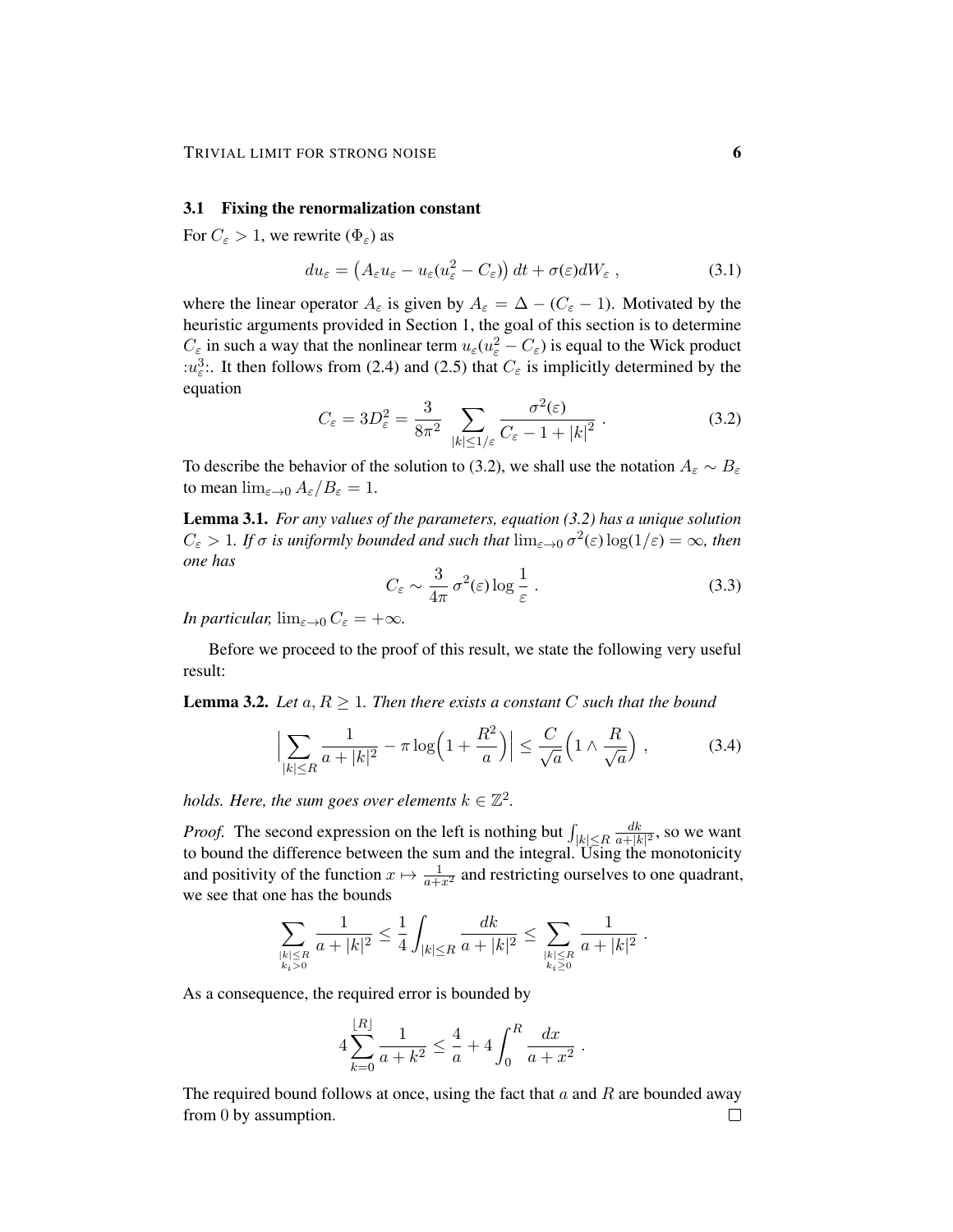*Proof of Lemma 3.1.* Since the right hand side decreases from  $\infty$  down to 0 as the left hand side grows from 1 to  $\infty$ , it follows immediately that (3.2) always has a unique solution  $C_{\varepsilon} > 1$ .

Since, by Lemma 3.2, one has  $\sum_{|k| \leq \frac{1}{\varepsilon}}$ 1  $\frac{1}{1+|k|^2} \sim 2\pi \log \frac{1}{\varepsilon}$  and since by assumption  $\sigma^2(\varepsilon) \log \frac{1}{\varepsilon} \to \infty$ , there exists  $\varepsilon_0$  such that

$$
\frac{3}{8\pi^2} \sum_{|k| \le 1/\varepsilon} \frac{\sigma^2(\varepsilon)}{1+|k|^2} \ge 2 ,\qquad (3.5)
$$

for all  $\varepsilon < \varepsilon_0$ . As a consequence, we have  $C_{\varepsilon} \geq 2$  for such values of  $\varepsilon$ , and we will use this bound from now on. On the other hand, if we know that  $C_{\varepsilon} \geq 2$ , then  $C_{\varepsilon}$  is bounded *from above* by the left hand side of (3.5), so that

$$
C_{\varepsilon} \le K\sigma^2(\varepsilon) \log \frac{1}{\varepsilon},\tag{3.6}
$$

for some constant K and for  $\varepsilon$  small enough.

It now follows from Lemma 3.2 that

$$
C_{\varepsilon} = \frac{3\sigma^2(\varepsilon)}{8\pi} \log \left( 1 + \frac{1}{\varepsilon^2 \left( C_{\varepsilon} - 1 \right)} \right) + R_{\varepsilon} \,, \tag{3.7}
$$

for some remainder  $R_{\varepsilon}$  which is uniformly bounded as  $\varepsilon \to 0$ . Since, by (3.6), the first term on the right hand side goes to  $\infty$ , this shows that  $R_{\varepsilon}$  is negligible in (3.7), so that

$$
C_{\varepsilon} \sim \frac{3\sigma^2(\varepsilon)}{8\pi} \log \left( \frac{1}{\varepsilon^2 C_{\varepsilon}} \right) = \frac{3\sigma^2(\varepsilon)}{8\pi} \left( \log \frac{1}{\varepsilon^2} - \log C_{\varepsilon} \right) .
$$

Since  $C_{\varepsilon}$  is negligible with respect to  $\frac{1}{\varepsilon^2}$  by (3.6), the claim follows.

## $\Box$

### 3.2 Bounds on the linearised equation

We split the solution to  $(3.1)$  into two parts by introducing the stochastic convolution

$$
z_{\varepsilon}(t) := \sigma(\varepsilon) \int_{-\infty}^{t} e^{(t-s)A_{\varepsilon}} dW_{\varepsilon}(s) , \qquad (3.8)
$$

and performing the change of variables  $v_{\varepsilon}(t) := u_{\varepsilon}(t) - z_{\varepsilon}(t)$ . With these notations,  $v_{\varepsilon}$  solves

$$
\partial_t v_{\varepsilon} = A_{\varepsilon} v_{\varepsilon} - (v_{\varepsilon}^3 + 3v_{\varepsilon}^2 z_{\varepsilon} + 3v_{\varepsilon}z_{\varepsilon}^2; + z_{\varepsilon}^3; ) \qquad (\Phi_{\varepsilon}^{aux})
$$
  

$$
v_{\varepsilon}(0) = u^0 - z_{\varepsilon}(0).
$$

We thus split the original problem into two parts: first, we show that the stochastic convolution converges to 0, then we show that the remainder  $v_{\varepsilon}$  also converges to 0.

By construction, the stochastic convolution (3.8) is a stationary process and its invariant measure is given by  $\mu_{\varepsilon}$ . We first establish a general estimate for its renormalized powers : $z_{\varepsilon}^n$ :, which will be useful for bounding  $v_{\varepsilon}$  later on. Throughout this section, we assume that  $\lim_{\varepsilon \to 0} \sigma^2(\varepsilon) \log(1/\varepsilon) = \infty$  and that  $C_{\varepsilon}$  is given by (3.2). We then have: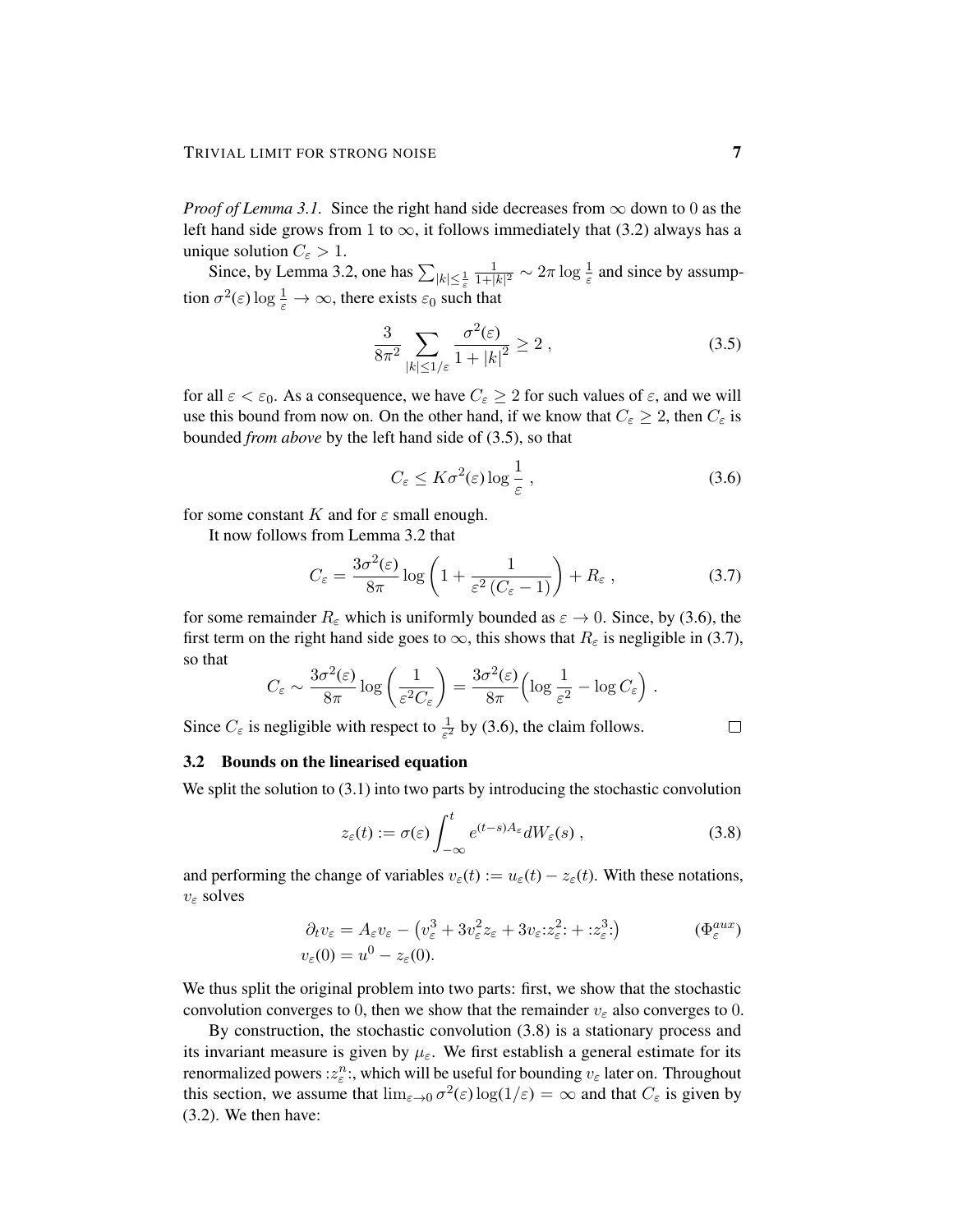**Lemma 3.3.** *Let*  $r, k, p \ge 1$ ,  $s < 0$ . *Then, for all*  $n \in \mathbb{N}$ *, we have* 

$$
\lim_{\varepsilon \to 0} \mathbb{E} \, \|z_{\varepsilon}^n : \|_{\mathcal{B}_{p,r}^s}^k = 0 \,. \tag{3.9}
$$

*Proof.* Following the calculations of the proof of [DPD03, Lemma 3.2], we see that

$$
\mathbb{E} \left\| \, z_{\varepsilon}^{n} \, ; \, \right\|_{\mathcal{B}_{p,r}^{s}} \lesssim \|\gamma_{\varepsilon}\|_{H^{\beta_{n}}}^{\frac{k_{n}}{2}},\tag{3.10}
$$

where  $\beta_n = 1 + \frac{rk s}{2^n p}$  and

$$
\gamma_{\varepsilon}(x) = \sum_{|k| \leq 1/\varepsilon} \frac{\sigma^2(\varepsilon)}{C_{\varepsilon} - 1 + |k|^2} e_k(x) .
$$

Since

$$
\|\gamma_{\varepsilon}\|_{H^{\beta_n}}^2 = \sum_{|k|\leq 1/\varepsilon} \frac{\sigma^4(\varepsilon)(1+|k|^2)^{\beta_n}}{(C_{\varepsilon}-1+|k|^2)^2},
$$

and  $\beta_n < 1$ , the claim follows from the boundedness of  $\sigma$  and the fact that  $C_{\varepsilon} \to$ ∞.  $\Box$ 

**Corollary 3.4.** Let  $n, p, r \geq 1$  and  $s < 0$ . Then  $: z_{\varepsilon}^n : \varepsilon \to L^p([0, T]; \mathcal{B}_{p,r}^s) \mathbb{P}$ -a.s., for  $all \varepsilon > 0$ *. In particular,* 

$$
\lim_{\varepsilon \to 0} \mathbb{E} \left\| z_{\varepsilon}^n : \right\|_{L^p(0,T; \mathcal{B}_{p,r}^s)} = 0. \tag{3.11}
$$

*Proof.* This follows from the stationarity of  $z_{\varepsilon}$ , Fubini's theorem and Lemma 3.3.  $\Box$ 

We establish now the main result of this subsection.

**Proposition 3.5.** *Consider the stochastic convolution*  $z_{\varepsilon}$  *defined in (3.8) and let*  $p, r \geq 1, s < 0 \text{ and } T > 0$ . Then

$$
\lim_{\varepsilon \to 0} \mathbb{E} \left\| z_{\varepsilon} \right\|_{\mathcal{C}([0,T]; \mathcal{B}^s_{p,r})} = 0 \tag{3.12}
$$

*Proof.* We begin by decomposing the stochastic convolution into two parts,

$$
z_{\varepsilon}(t) = e^{tA_{\varepsilon}} z_{\varepsilon}(0) + \sigma(\varepsilon) \int_0^t e^{(t-s)A_{\varepsilon}} dW_{\varepsilon}(s).
$$

The bound on the first term follows from Lemma 3.3 and Lemma A.3, so it remains to focus on the second term, which we denote hereafter as  $\bar{z}_{\epsilon}(t)$ . In order to bound it, we use the *factorization method*, see [DPZ92, p. 128], as well as [Hai09, p. 47] for a more detailed presentation. Recalling that

$$
\int_{\sigma}^{t} (t-s)^{\alpha-1} (s-\sigma)^{-\alpha} ds = \frac{\pi}{\sin \pi \alpha} ,
$$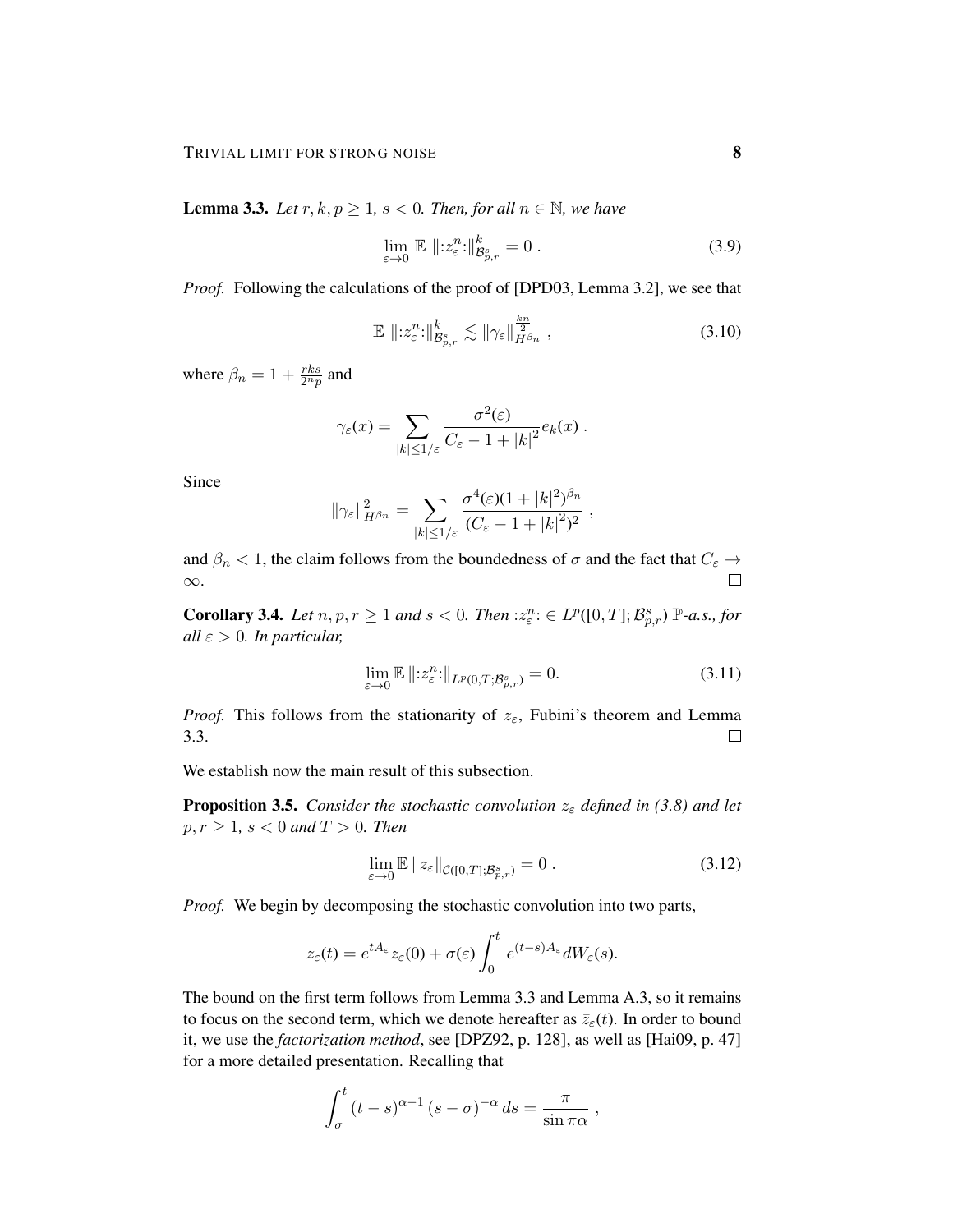we fix  $\alpha \in (0, \frac{1}{2})$  $\frac{1}{2}$ ) and rewrite  $\bar{z}_{\varepsilon}$  as

$$
\bar{z}_{\varepsilon}(t) = \frac{\sin \pi \alpha}{\pi} \int_0^t e^{(t-s)A_{\varepsilon}} Y_{\varepsilon}(s) (t-s)^{\alpha-1} ds, \tag{3.13}
$$

where

$$
Y_{\varepsilon}(s) := \sigma(\varepsilon) \int_0^s (s-\sigma)^{-\alpha} e^{(s-\sigma)A_{\varepsilon}} dW_{\varepsilon}(\sigma).
$$

Next, we introduce the mapping  $\Gamma_{\varepsilon} : y \mapsto \Gamma_{\varepsilon} y$  defined by

$$
\Gamma_{\varepsilon} y(t) := \frac{\sin \pi \alpha}{\pi} \int_0^t e^{(t-s)A_{\varepsilon}} y(s) (t-s)^{\alpha-1} ds,
$$

and show that  $\Gamma_{\varepsilon}: L^q([0,T]; \mathcal{B}_{p,r}^s) \to C([0,T]; \mathcal{B}_{p,r}^s)$  is a bounded mapping for  $q > 1/\alpha$ . First, it is a consequence of the strong continuity of  $e^{tA_{\varepsilon}}$  that  $\Gamma_{\varepsilon} y \in$  $\mathcal{C}([0,T]; \mathcal{B}_{p,r}^s)$  for all  $y \in \mathcal{C}([0,T]; \mathcal{B}_{p,r}^s)$  such that  $y(0) = 0$  [Hai09, p. 48]. Next, observe that  $s \mapsto (t - s)^{\alpha - 1}$  is in  $L^{\bar{q}}([0, t])$  for all  $\bar{q} \in [1, (1 - \alpha)^{-1})$ , and hence we can use Hölder's inequality to deduce that for all  $q > \frac{1}{\alpha}$ ,

$$
\sup_{t \in [0,T]} \|\Gamma_{\varepsilon} y(t)\|_{\mathcal{B}_{p,r}^s} \lesssim \|y\|_{L^q([0,T]; \mathcal{B}_{p,r}^s)}.
$$
\n(3.14)

A standard density argument allows us to conclude that  $\Gamma_{\varepsilon}: L^q([0,T]; \mathcal{B}_{p,r}^s) \to$  $\mathcal{C}([0,T]; \mathcal{B}_{p,r}^s)$  is indeed a bounded mapping for  $q > 1/\alpha$ .

To conclude the proof, we assume for the moment that there exist  $K_{\varepsilon} > 0$  such that

$$
\sup_{t\in[0,T]}\mathbb{E}\left\|Y_{\varepsilon}(t)\right\|_{\mathcal{B}_{p,r}^{s}}\leq K_{\varepsilon},\qquad\lim_{\varepsilon\to 0}K_{\varepsilon}=0.
$$
\n(3.15)

From (3.15), it then follows that

$$
\mathbb{E} \left\|Y_{\varepsilon}\right\|_{L^{q}([0,T];\mathcal{B}_{p,r}^s)} \leq \left(T \sup_{t \in [0,T]} \mathbb{E} \left\|Y_{\varepsilon}\right\|_{\mathcal{B}_{p,r}^s}^q\right)^{1/q} \lesssim T^{1/q} K_{\varepsilon} ,\qquad (3.16)
$$

where the first inequality is due to Jensen's inequality and Fubini's theorem, and the second inequality follows from (3.15) in conjunction with Fernique's theorem. By (3.16),  $Y_{\varepsilon} \in L^{q}([0, T]; \mathcal{B}_{p,r}^{s})$  P-a.s. and hence  $\overline{z}_{\varepsilon} = \Gamma_{\varepsilon} Y_{\varepsilon} \in C([0, T]; \mathcal{B}_{p,r}^{s})$  P-a.s. Furthermore, it follows from (3.14)–(3.16) that

$$
\mathbb{E} \sup_{t \in [0,T]} \|\bar{z}_{\varepsilon}(t)\|_{\mathcal{B}_{p,r}^s} \lesssim \mathbb{E} \left\|Y_{\varepsilon}\right\|_{L^q([0,T];\mathcal{B}_{p,r}^s)} \lesssim K_{\varepsilon} ,
$$

so that  $\|\bar{z}_{\varepsilon}\|_{\mathcal{C}([0,T];\mathcal{B}_{p,r}^s)} \to 0$  in probability, as required.

It remains to establish (3.15). By definition of the Besov norm (2.1) and Jensen's inequality,

$$
\mathbb{E} \left\| Y_{\varepsilon}(t) \right\|_{\mathcal{B}^{s}_{p,r}} \leq \left( \sum_{q=0}^{\infty} 2^{qrs} \mathbb{E} \left\| \Delta_q Y_{\varepsilon}(t) \right\|_{L^p}^r \right)^{1/r} . \tag{3.17}
$$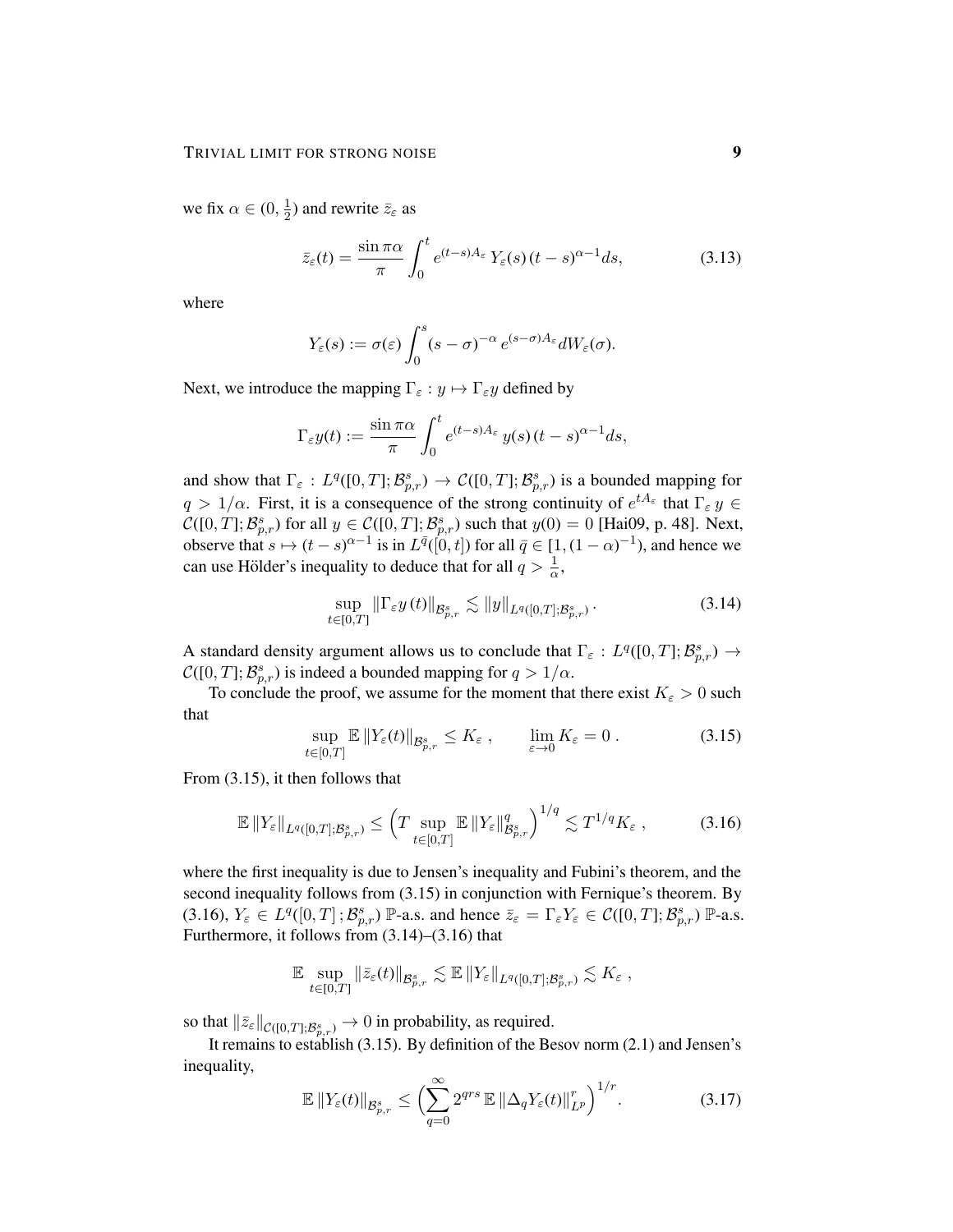As a consequence, (3.15) follows if we can show that

$$
\mathbb{E}\left\|\Delta_q Y_{\varepsilon}(t)\right\|_{L^p}^p \le K_{\varepsilon} 2^{qp\tau} ,\qquad(3.18)
$$

for some  $\tau < |s|$  and some  $K_{\varepsilon} \to 0$ .

Fix now  $q \in \mathbb{N}$ . Thanks to Fubini's theorem, the Gaussianity of  $\Delta_q Y_\varepsilon(t)$ , and the independence of its different Fourier components,

$$
\mathbb{E} \left\| \Delta_q Y_{\varepsilon}(t) \right\|_{L^p}^p = \int_{\mathbb{T}^2} \mathbb{E} \left| \sum_{2^{q-1} \le |k| < 2^q} \left( Y_{\varepsilon}(t), e_k \right) e_k(\xi) \right|^p d\xi
$$
\n
$$
\lesssim \int_{\mathbb{T}^2} \left( \mathbb{E} \left| \sum_{2^{q-1} \le |k| < 2^q} \left( Y_{\varepsilon}(t), e_k \right) e_k(\xi) \right|^2 \right)^{p/2} d\xi \qquad (3.19)
$$
\n
$$
\lesssim \int_{\mathbb{T}^2} \left( \sum_{2^{q-1} \le |k| < 2^q} \mathbb{E} \left| \left( Y_{\varepsilon}(t), e_k \right) \right|^2 \right)^{p/2} d\xi.
$$

Itô's isometry and the definition of  $A_\varepsilon$  yield

$$
\mathbb{E} |(Y_{\varepsilon}(t), e_k)|^2 \leq \sigma^2(\varepsilon) \left[ 2\left(C_{\varepsilon} - 1 + |k|^2\right) \right]^{2\alpha - 1} \int_0^{\infty} e^{-\tau} \tau^{-2\alpha} d\tau
$$
  
 
$$
\lesssim \sigma^2(\varepsilon) \left(C_{\varepsilon} - 1 + |k|^2\right)^{2\alpha - 1}, \tag{3.20}
$$

where the last inequality is due to  $2\alpha < 1$ . Inserting (3.20) back into (3.19) we obtain the bound

$$
\mathbb{E} \left\| \Delta_q Y_{\varepsilon}(t) \right\|_{L^p}^p \lesssim \sigma^p(\varepsilon) \left( \sum_{2^{q-1} \leq |k| < 2^q} \left( \frac{1}{C_{\varepsilon} - 1 + |k|^2} \right)^{1-2\alpha} \right)^{p/2}
$$
\n
$$
\lesssim \sigma^p(\varepsilon) \left( \frac{2^{2q\tau}}{(C_{\varepsilon} - 1)^{\delta}} \sum_{2^{q-1} \leq |k| < 2^q} \frac{1}{|k|^{2+2\tau - 4\alpha - 2\delta}} \right)^{p/2},
$$

which is valid for all  $\tau > 0$  and all  $\delta \in (0, 1 - 2\alpha)$ . Since we can make both  $\alpha$  and  $\delta$  arbitrarily small, we can in particular choose them in such a way that  $2\alpha + \delta < \tau < |s|$ , so that the exponent is strictly greater than 2. This implies that the corresponding inverse power of  $|k|$  is summable over all k, so that (3.18) is satisfied.  $\Box$ 

### 3.3 Bounds on the remainder

First, we need a technical lemma for the mapping  $\mathcal{M}^{\varepsilon}$ , defined as

$$
\left(\mathcal{M}^{\varepsilon}y\right)(t) := e^{tA_{\varepsilon}}\left(u^{0} - z_{\varepsilon}(0)\right) + \int_{0}^{t} e^{(t-\tau)A_{\varepsilon}} \sum_{l=0}^{3} a_{l} y^{l}(\tau) : z_{\varepsilon}^{3-l}(\tau) : d\tau,
$$
\n(3.21)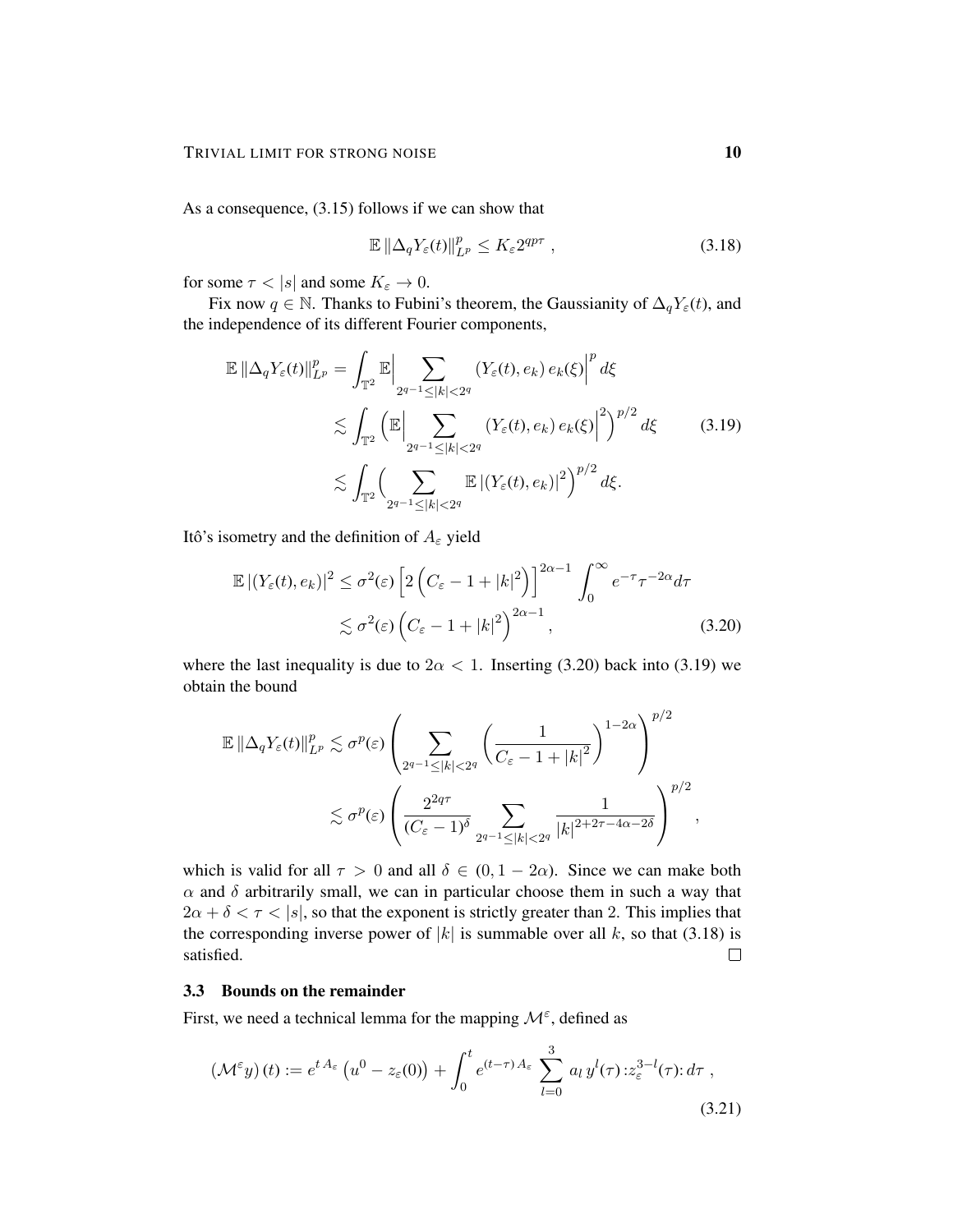where the  $a_l$  are some real-valued constants. In order to formulate the results of this section, we introduce the Banach space

$$
\mathcal{E}_T := \mathcal{C}([0,T];\mathcal{B}_{p,r}^s) \cap L^p([0,T];\mathcal{B}_{p,r}^{\bar{s}}),
$$

equipped with the usual maximum norm

$$
||x||_{\mathcal{E}_T} := \max\left(||x||_{C([0,T];\mathcal{B}_{p,r}^s)}, ||x||_{L^p([0,T];\mathcal{B}_{p,r}^{\bar{s}})}\right).
$$
 (3.22)

Regarding the parameters appearing in  $\mathcal{E}_T$ , we shall usually assume that  $(p, r, s, \overline{s})$ satisfy the bounds

$$
p \ge 4
$$
,  $r \ge 1$ ,  $\bar{s} = 2s + \frac{2}{p}$ ,  $-\frac{2}{7p} < s < 0$ . (3.23)

**Lemma 3.6.** *Fix*  $\varepsilon > 0$ ,  $T > 0$ , and assume (3.23). Then there exist positive *constants*  $\delta$  *and*  $K_{\varepsilon}$  *with*  $\lim_{\varepsilon \to 0} K_{\varepsilon} = 0$  *such that* 

$$
\|\mathcal{M}^{\varepsilon}y\|_{\mathcal{E}_T} \leq \left(1 + K_{\varepsilon} T^{\delta}\right) \|u^0 - z_{\varepsilon}(0)\|_{\mathcal{B}^s_{p,r}} + K_{\varepsilon} T^{\delta} \sum_{l=0}^3 \|z_{\varepsilon}^{3-l} : \|_{L^p([0,T]; \mathcal{B}^s_{p,r})} \|y\|_{\mathcal{E}_T}^l.
$$
 (3.24)

*Proof.* The bound of the first term on the right-hand side of  $(3.21)$  is given in Proposition A.4. Next, we split the second term into two parts,  $\Omega_{\varepsilon}^1 + \Omega_{\varepsilon}^2$ , where

$$
\Omega_{\varepsilon}^{1}(t, y) = \int_{0}^{t} e^{(t-\tau) A_{\varepsilon}} \sum_{l=0}^{2} a_{l} z_{\varepsilon}^{3-l}(\tau) : y^{l}(\tau) d\tau,
$$
  

$$
\Omega_{\varepsilon}^{2}(t, y) = \int_{0}^{t} e^{(t-\tau) A_{\varepsilon}} y^{3}(\tau) d\tau.
$$

We bound  $\Omega_{\varepsilon}^1$  first. Since  $((l + 1) - 1)s + 1 - 2/p > 0$  for  $l = 0, 1, 2$ , we can employ Lemma A.1 to find that there exist  $\delta > 0$  and  $K_{\varepsilon}$  as in the statement such that

$$
\left\| \int_0^t e^{(t-\tau)A_{\varepsilon}} z_{\varepsilon}^{3-l}(\tau) y^l(\tau) d\tau \right\|_{\mathcal{E}_T} \leq K_{\varepsilon} T^{\delta} \|z_{\varepsilon}^{3-l} y^l\|_{L^{p/(l+1)}([0,T];\mathcal{B}_{p,r}^{(2l+1)s})}.
$$

Using Lemma A.2 and adding up the respective contributions yields the terms with  $l = 0, 1, 2$  on the right-hand side of (3.24).

We now bound  $\Omega_{\varepsilon}^2$ . Since  $y \in \mathcal{E}_T$  and  $s < \bar{s}$ , the embedding  $\mathcal{B}_{p,r}^{\bar{s}} \hookrightarrow \mathcal{B}_{p,r}^s$ implies that  $y \in L^p([0,T]; \mathcal{B}_{p,r}^s)$ . From Lemma A.1 with  $n = 3$  and Lemma A.2 with  $l = 2$ , it follows again that there exist  $\delta$  and  $K_{\varepsilon}$  such that

$$
\left\| \int_0^t e^{(t-\tau)A_\varepsilon} y^3(\tau) d\tau \right\|_{\mathcal{E}_T} \le K_\varepsilon T^\delta \left\| y \, y^2 \right\|_{L^{p/3}([0,T]; \mathcal{B}_{p,r}^{5s})}
$$
(3.25)  

$$
\le K_\varepsilon T^\delta \left\| y \right\|_{L^p([0,T]; \mathcal{B}_{p,r}^{\bar{s}})}^3,
$$

which is the term with  $l = 3$  on the right-hand side of (3.24).

 $\Box$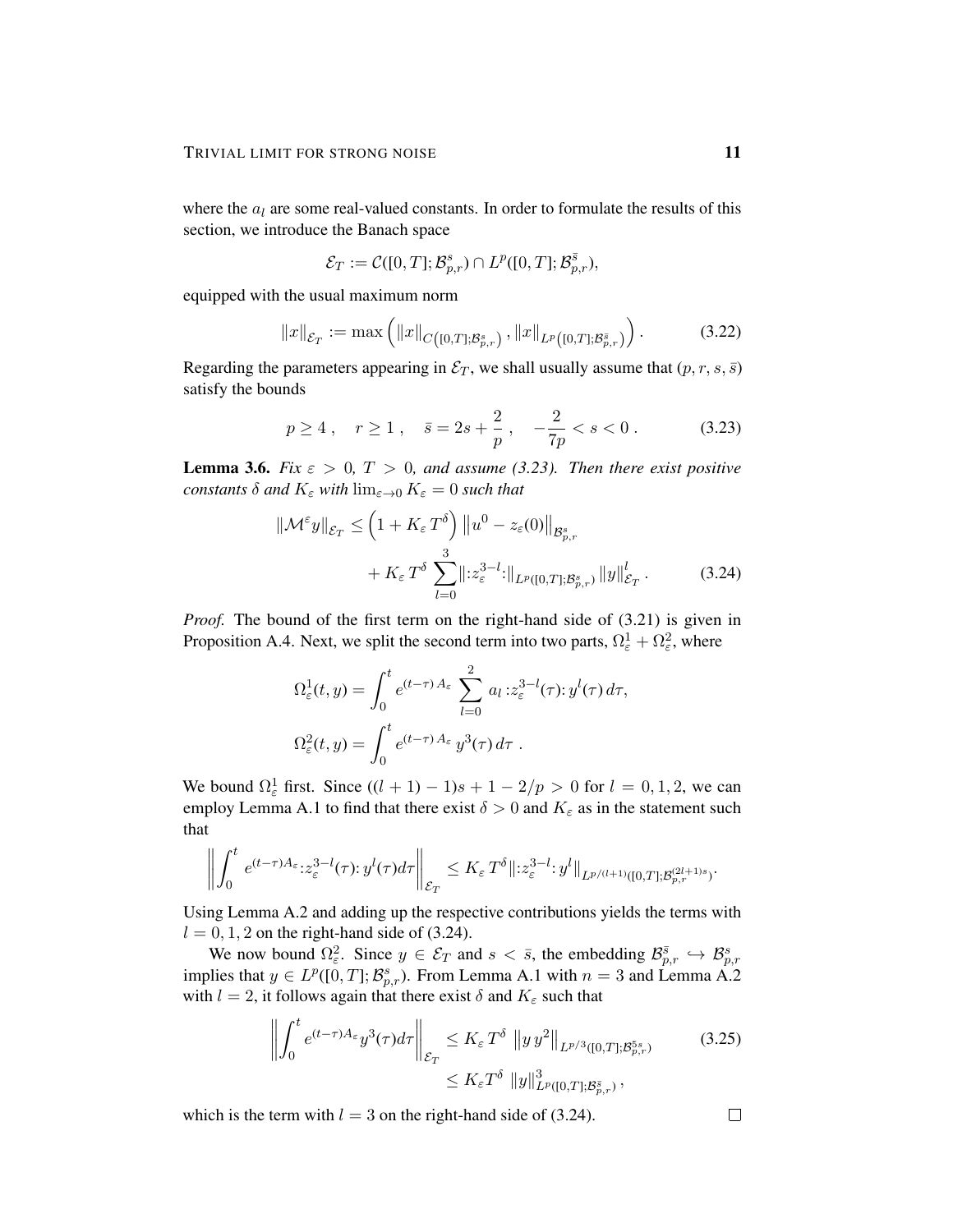**Lemma 3.7.** Let  $\varepsilon > 0$ , assume (3.23) and consider ( $\Phi_{\varepsilon}^{aux}$ ) with  $u^0 \in \mathcal{B}_{p,r}^s$ . Then *for all*  $T > 0$ *, there exists*  $\mathbb{P}$ *-a.s. a unique mild solution*  $v_{\varepsilon} \in \mathcal{E}_T$ *.* 

*Proof.* The existence of unique local solutions to  $(\Phi_{\varepsilon}^{aux})$  follows from (3.24) and is shown in detail in [DPD03, Prop. 4.4]. Furthermore, a fixed point argument in a weighted supremum norm shows that  $v_{\varepsilon}(T^*) \in C(\mathbb{T}^2)$ . Since, for  $C(\mathbb{T}^2)$ valued initial datum,  $(\Phi_{\varepsilon}^{aux})$  admits a unique global solution in  $\mathcal{C}([0,T];\mathcal{C}(\mathbb{T}^2))$  $\mathcal{C}((0,\infty), \mathcal{C}^{\infty}(\mathbb{T}^2))$ , see e.g. [Hai09, Thm. 6.4; Prop. 6.23], the claim follows from the fact that this space is a subspace of  $\mathcal{E}_T$ .  $\Box$ 

Before we state the main result of this section, we introduce the Banach space

$$
\mathcal{E}_T^{\delta} := \mathcal{C}([\delta, T]; \mathcal{B}_{p,r}^s) \cap L^p([0, T]; \mathcal{B}_{p,r}^{\bar{s}}), \qquad \delta \in [0, T),
$$

equipped with the norm  $||x||_{\mathcal{E}^{\delta}_{T}} := ||x||_{\mathcal{C}([\delta,T];\mathcal{B}^s_{p,r})} + ||x||_{L^p([0,T];\mathcal{B}^{\bar{s}}_{p,r})}$ . With this notation, we have:

Proposition 3.8. *Assume (3.23) and consider the sequence of regularized problems*  $(\Phi_{\varepsilon}^{aux})$  with fixed initial condition  $u^0 \in \mathcal{B}_{p,r}^s$ . For all  $T > 0$ , the unique global *solution*  $v_{\varepsilon} \in \mathcal{E}_T$  *from Lemma 3.7 converges to zero in sense that, for every*  $\delta \in$  $(0,T)$  ,  $\lim_{\varepsilon\to 0} \|v_\varepsilon\|_{\mathcal{E}^\delta_T} = 0$  in probability.

*Proof.* We introduce the stopping time  $\tau_{\varepsilon}^{\delta}$  as

$$
\tau_{\varepsilon}^{\delta} := T \wedge \inf \left\{ t \ge \delta : \|v_{\varepsilon}\|_{\mathcal{E}_t^{\delta}} \ge 1 \right\},\tag{3.26}
$$

with the convention that  $\tau_{\varepsilon}^{\delta} = T$  if the set is empty. Next, we establish the limit

$$
\lim_{\varepsilon \to 0} \mathbb{E} \|v_{\varepsilon}\|_{\mathcal{E}_{\tau_{\varepsilon}}^{\delta}} = 0.
$$
\n(3.27)

Recalling that  $v_{\varepsilon}$  solves the fixed point equation  $\mathcal{M}^{\varepsilon} v_{\varepsilon} = v_{\varepsilon}$ , we can use Lemma 3.6, combined with

$$
\sup_{t\in[\delta,T]} \left\|e^{tA_{\varepsilon}}\left(u^{0}-z_{\varepsilon}(0)\right)\right\|_{\mathcal{B}_{p,r}^{s}} \leq e^{-\delta C_{\varepsilon}}\left\|\left(u^{0}-z_{\varepsilon}(0)\right)\right\|_{\mathcal{B}_{p,r}^{s}},\tag{3.28}
$$

to show that there exists  $\gamma > 0$  and  $K_{\varepsilon}$  with  $\lim_{\varepsilon \to 0} K_{\varepsilon} = 0$  such that

$$
||v_{\varepsilon}||_{\mathcal{E}^{\delta}_{\tau_{\varepsilon}}} \leq K_{\varepsilon} (1+T^{\gamma}) ||u^{0}-z_{\varepsilon}(0)||_{\mathcal{B}^{s}_{p,r}} + K_{\varepsilon}T^{\gamma} \sum_{l=0}^{3} ||v_{\varepsilon}||_{\mathcal{E}^{\delta}_{\tau_{\varepsilon}}}^{l} ||z^{3-l}_{\varepsilon}||_{L^{p}([0,\tau^{\delta}_{\varepsilon}];\mathcal{B}^{s}_{p,r})}.
$$

Since  $||v_{\varepsilon}||_{\mathcal{E}_{\tau_{\varepsilon}}^{\delta}} \le 1$  by construction, the claim (3.27) then follows from Lemma 3.3 and Corollary 3.4. Since, by the definition of  $\tau_\varepsilon^{\delta}$ , this implies that  $\lim_{\varepsilon\to 0} \mathbb{P}(\tau_\varepsilon^{\delta}$  $T$ ) = 0, the claim follows.

*Proof of Theorem 2.1.* Since  $u_{\varepsilon} = z_{\varepsilon} + v_{\varepsilon}$ , the claim follows from Propositions 3.5 and 3.8, in conjunction with the embedding  $\mathcal{B}_{\bar{p},r}^{\bar{s}} \hookrightarrow \mathcal{B}_{p,r}^s$ , which holds if  $\bar{s} \geq s$  and  $\Box$  $\bar{p} \geq p$ .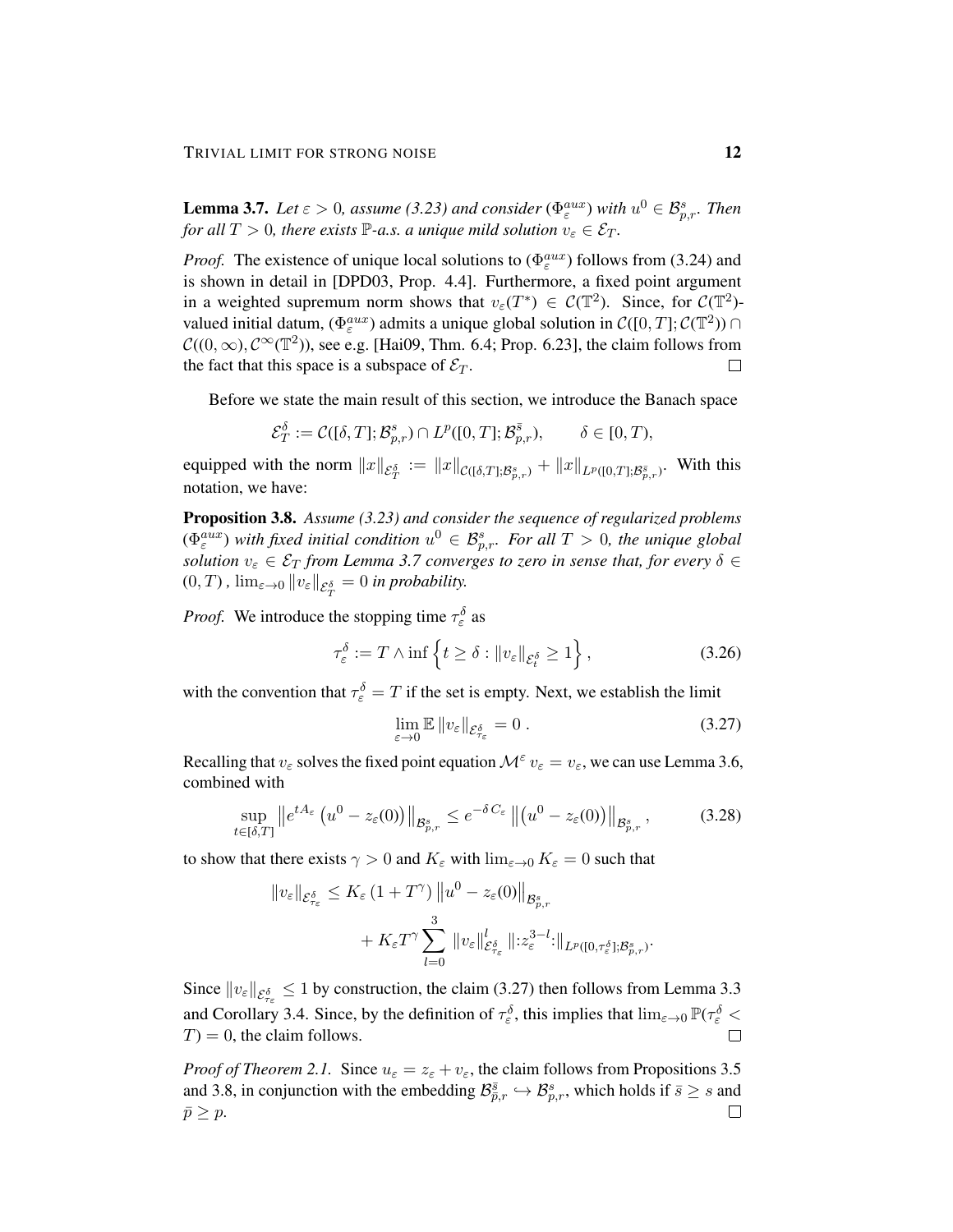# 4 Deterministic limit for weak noise

In this section, we give the proof of Theorem 2.2. The technique of proof is almost identical to the previous section, but we define objects in a slightly different way. This time, we define an operator  $A = \Delta - 1$ , and we set

$$
z_{\varepsilon}(t) := \sigma(\varepsilon) \int_{-\infty}^{t} e^{(t-s)A} dW_{\varepsilon}(s) . \tag{4.1}
$$

We furthermore define all of our Wick products with respect to the law  $\mu_{\varepsilon}$  of  $z_{\varepsilon}$ , so that all throughout this section (2.5) holds, but with  $D_{\varepsilon}$  given by

$$
D_{\varepsilon}^{2} = \frac{1}{8\pi^{2}} \sum_{|k| \leq 1/\varepsilon} \frac{\sigma^{2}(\varepsilon)}{1 + |k|^{2}}.
$$

Note that, by Lemma 3.2, one has

$$
\lim_{\varepsilon \to 0} D_{\varepsilon}^2 = \frac{\lambda^2}{8\pi} .
$$

As before, we rewrite the solution to  $(\Phi_{\varepsilon})$  as  $u_{\varepsilon} = v_{\varepsilon} + z_{\varepsilon}$ , where  $v_{\varepsilon}$  is solution to

$$
\partial_t v_{\varepsilon} = A v_{\varepsilon} + (2 - 3D_{\varepsilon}^2)(v_{\varepsilon} + z_{\varepsilon}) + \sum_{l=0}^3 a_l v_{\varepsilon}^l : z_{\varepsilon}^{3-l}: , \qquad (4.2)
$$

with initial condition  $v_{\varepsilon}(0) = u^0 - z_{\varepsilon}(0)$  and suitable constants  $a_l$ .

Note first that one has the following result:

**Proposition 4.1.** Let  $z_{\varepsilon}$  be defined as in (4.1). Then, for every  $T > 0$  and every  $n > 0$ , the limits

$$
\lim_{\varepsilon \to 0} ||z_{\varepsilon}||_{\mathcal{C}([0,T]; \mathcal{B}_{p,r}^s)} = 0 , \quad \lim_{\varepsilon \to 0} ||z_{\varepsilon}^n:||_{L^p([0,T]; \mathcal{B}_{p,r}^s)} = 0 ,
$$

*hold in probability.*

*Proof.* It follows from [DPD03, Lem. 3.2] that

$$
\mathbb{E}\left\|z_{\varepsilon}^{n}:\right\|_{\mathcal{B}^{s}_{p,r}}\lesssim \sigma^{n}(\varepsilon)\to 0,
$$

as  $\varepsilon \to 0$ . The proof that  $z_{\varepsilon}$  also converges to 0 in  $\mathcal{C}([0,T]; \mathcal{B}_{p,r}^s)$  is virtually identical to the proof of Proposition 3.5, so we omit it.

It remains to establish that  $\lim_{\varepsilon \to 0} ||v_{\varepsilon} - w_{\lambda}||_{\mathcal{C}([0,T]; \mathcal{B}_{p,r}^s)} = 0$  in probability, which is the content of the following result:

**Proposition 4.2.** Assume (3.23) and let  $u_0 \in \mathcal{B}_{p,r}^s$ . Let  $v_{\varepsilon} \in \mathcal{E}_T$  be the unique mild *solution to (4.2), and*  $w_{\lambda} \in \mathcal{E}_T$  *the unique solution to*  $(\Psi_{\lambda})$ *. Then* 

$$
\lim_{\varepsilon\to 0}\|v_\varepsilon-w_\lambda\|_{\mathcal{E}_T}=0
$$

*in probability.*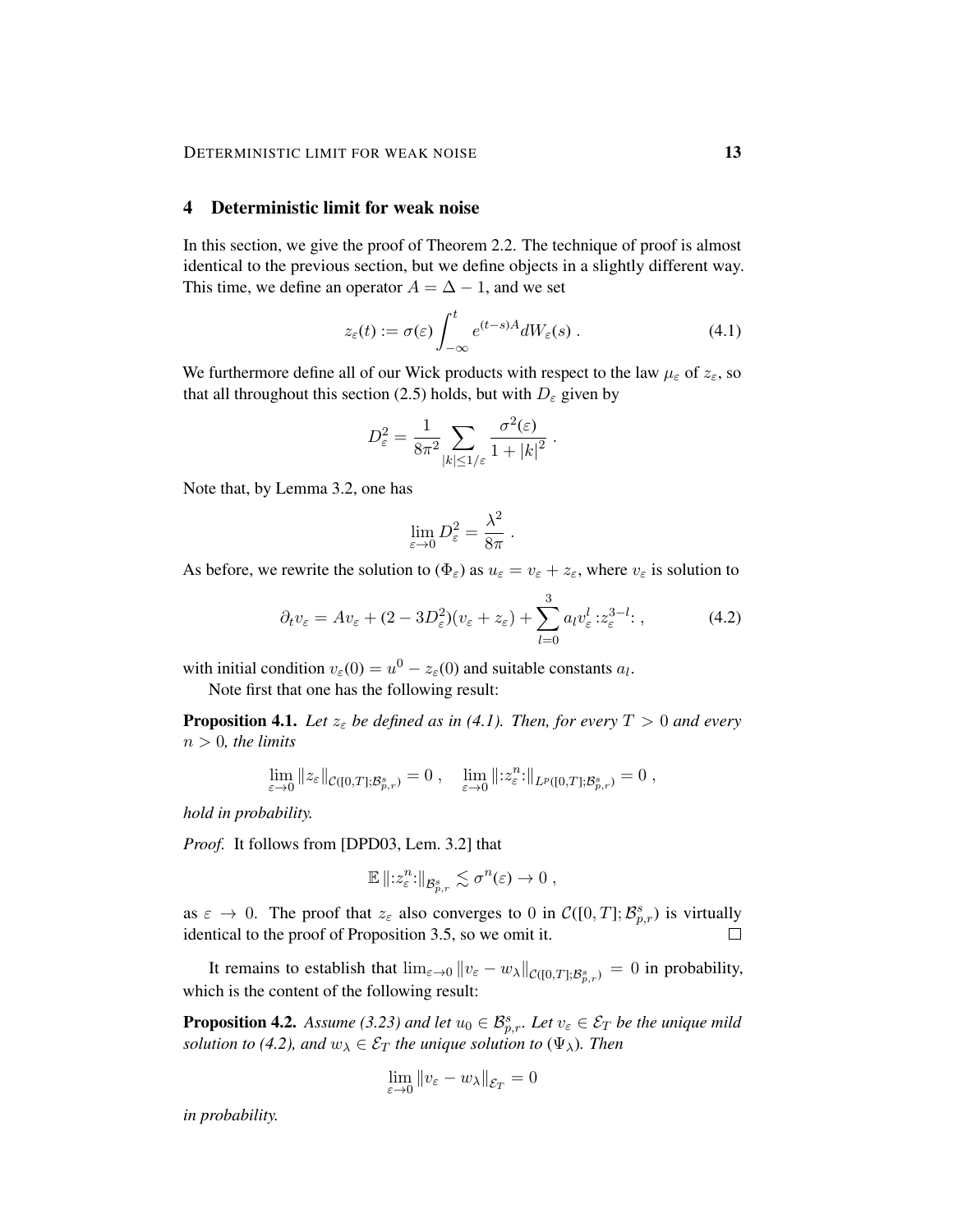*Proof.* Setting  $\delta_{\varepsilon} = 3D_{\varepsilon}^2 - \frac{3\lambda^2}{8\pi}$  $\frac{3\lambda^2}{8\pi}$  and  $a_{\lambda} = 1 - \frac{3\lambda^2}{8\pi}$  $\frac{3\lambda^2}{8\pi}$ , we can rewrite the equations for  $v_{\varepsilon}$  and  $w_{\lambda}$  as

$$
\partial_t v_{\varepsilon} = \Delta v_{\varepsilon} + a_{\lambda} v_{\varepsilon} - v_{\varepsilon}^3 - \delta_{\varepsilon} v_{\varepsilon} + (2 - 3D_{\varepsilon}^2) z_{\varepsilon} + \sum_{l=0}^2 a_l v_{\varepsilon}^l : z_{\varepsilon}^{3-l} ;
$$
  

$$
\partial_t w_{\lambda} = \Delta w_{\lambda} + a_{\lambda} w_{\lambda} - w_{\lambda}^3.
$$

Setting  $\rho_{\varepsilon} = v_{\varepsilon} - w_{\lambda}$ , we see that  $\rho_{\varepsilon}$  solves the following evolution equation:

$$
\partial_t \rho_{\varepsilon} = (\Delta + a_{\lambda}) \rho_{\varepsilon} - \rho_{\varepsilon} (v_{\varepsilon}^2 + v_{\varepsilon} w_{\lambda} + w_{\lambda}^2) + (2 - 3D_{\varepsilon}^2) z_{\varepsilon} - \delta_{\varepsilon} v_{\varepsilon} + \sum_{l=0}^2 a_l v_{\varepsilon}^l : z_{\varepsilon}^{3-l}.
$$

Setting  $\hat{A} = \Delta + a_{\lambda}$ , we have the mild formulation

$$
\rho_{\varepsilon}(t) = e^{\hat{A}t} \rho_{\varepsilon}(0) - \int_0^t e^{\hat{A}(t-s)} \rho_{\varepsilon}(s) (v_{\varepsilon}^2 + v_{\varepsilon} w_{\lambda} + w_{\lambda}^2)(s) ds
$$
  
+ 
$$
(2 - 3D_{\varepsilon}^2) \int_0^t e^{\hat{A}(t-s)} z_{\varepsilon}(s) ds - \delta_{\varepsilon} \int_0^t e^{\hat{A}(t-s)} v_{\varepsilon}(s) ds
$$
  
+ 
$$
\sum_{l=0}^2 a_l \int_0^t e^{\hat{A}(t-s)} v_{\varepsilon}^l(s) z_{\varepsilon}^{3-l} (s) ds.
$$

It then follows from Lemmas A.1 and A.2 that

$$
\|\rho_{\varepsilon}\|_{\mathcal{E}_T} \lesssim \|\rho_{\varepsilon}(0)\|_{\mathcal{B}_{p,r}^s} + T^{\delta} \|\rho_{\varepsilon}\|_{\mathcal{E}_T} (\|v_{\varepsilon}\|_{L^p([0,T];\mathcal{B}_{p,r}^{\bar{s}})}^2 + \|w_{\lambda}\|_{L^p([0,T];\mathcal{B}_{p,r}^{\bar{s}})}^2) + \delta_{\varepsilon} \|v_{\varepsilon}\|_{\mathcal{E}_T} + T^{\delta} \sum_{l=0}^2 (1 + \|v_{\varepsilon}\|_{\mathcal{E}_T}^l) \|: z_{\varepsilon}^{3-l} : \|_{L^p([0,T];\mathcal{B}_{p,r}^s)} .
$$
 (4.3)

We now use the fact that there exists K such that the deterministic solution  $w_{\lambda}$ satisfies  $\|w_\lambda\|_{\mathcal{E}_T}\leq K.$  Setting  $\tau_\varepsilon=\bar{T}\wedge\inf\{t: \|\rho_\varepsilon\|_{\mathcal{E}_t}\geq 1\}$  for some  $\bar{T}\leq T$  such that  $\bar{T}^{\delta}((K+1)^2 + K^2) \leq \frac{1}{2}$  $\frac{1}{2}$ , it follows from (4.3) that

$$
\|\rho_{\varepsilon}\|_{\mathcal{E}_{\tau_{\varepsilon}}} \lesssim \|\rho_{\varepsilon}(0)\|_{\mathcal{B}_{p,r}^s} + \bar{T}^{\delta} \sum_{l=0}^2 (1+K)^l \left(\delta_{\varepsilon} + \|z_{\varepsilon}^{3-l}:\|_{L^p([0,T];\mathcal{B}_{p,r}^s)}\right).
$$

This bound can easily be iterated, and the claim then follows similarly to the proof of Proposition 3.8.  $\Box$ 

## Appendix A Technical results

In this appendix, we collect a few technical results.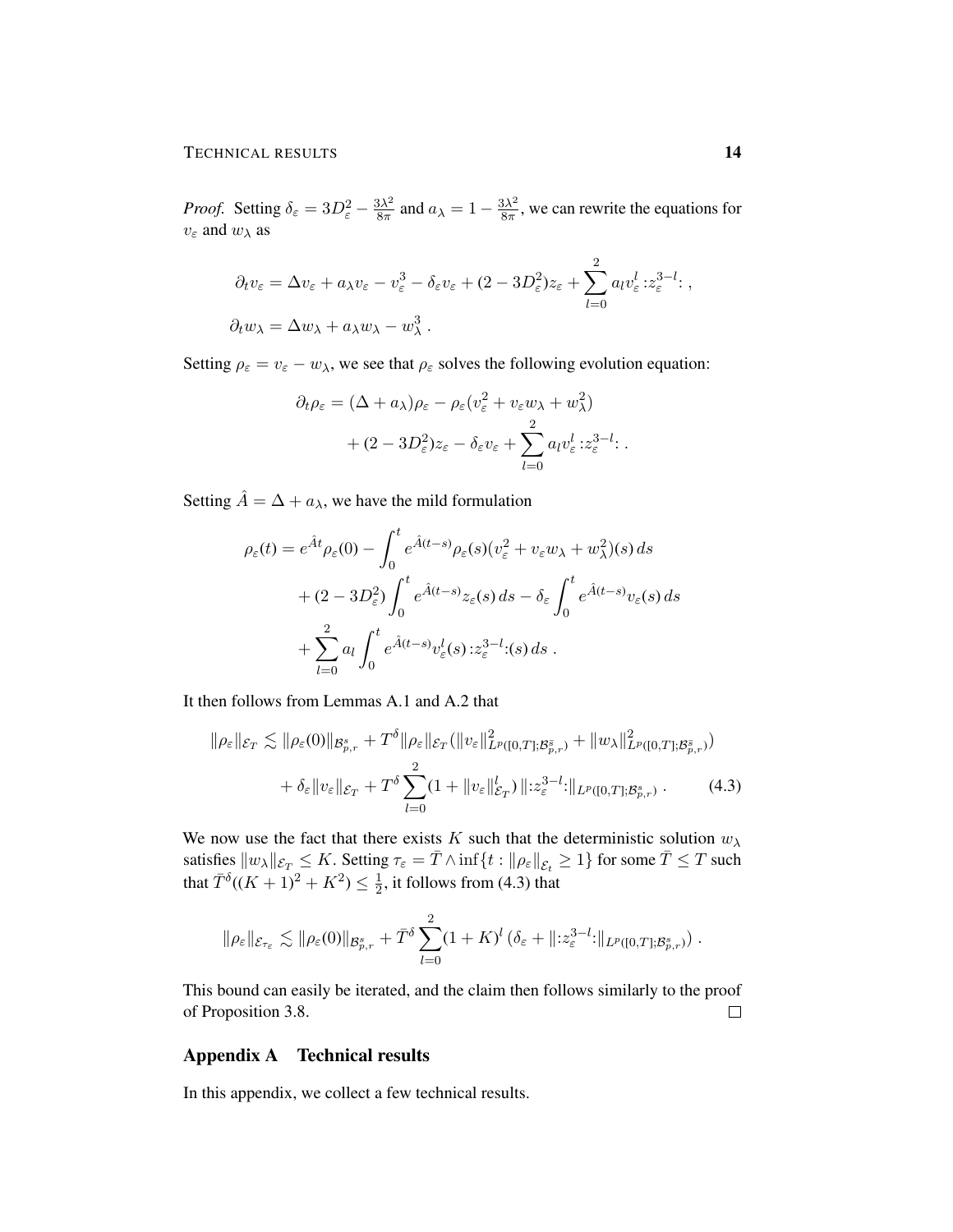**Lemma A.1.** *Let*  $A = \Delta - \Lambda$  *for*  $\Lambda \geq 1$  *and let*  $f \in L^{p/n}([0, T]; \mathcal{B}_{p,r}^{(2n-1)s})$  *with*  $p > n \ge 1$ ,  $s < 0$  and  $\bar{s} = 2/p + 2s$  such that

$$
(n-1)s + 1 - \frac{n}{p} > 0.
$$
 (A.1)

*Then there exists*  $\delta > 0$  *such that* 

$$
\left\| \int_0^t e^{(t-\tau)A} f(\tau) d\tau \right\|_{\mathcal{E}_T} \leq K(\Lambda) T^{\delta} \left\| f \right\|_{L^{p/n}([0,T];\mathcal{B}_{p,r}^{(2n-1)s})},
$$

*with a constant*  $K(\Lambda)$  *such that*  $\lim_{\Lambda \to \infty} K(\Lambda) = 0$ .

*Proof.* Modulo straightforward modifications yielding  $K(\Lambda) \rightarrow 0$ , the proof is identical to the proof of [DPD03, Lem. 3.6].  $\Box$ 

**Lemma A.2.** Let  $n, p, r \geq 1$ ,  $s < 0$ ,  $\bar{s} = 2/p + 2s$  such that  $|s| < \frac{2}{n(2n)}$  $\frac{2}{p(2n+1)}$  and  $l < n$ . Assume that  $g_i \in L^p([0, T]; \mathcal{B}_{p,r}^{\bar{s}})$  for  $i = 1, \ldots, l$  and  $h \in L^p([0, T]; \mathcal{B}_{p,r}^s)$ . *Then, there exists a constant*  $C > 0$  *such that* 

$$
||hg_1 \cdots g_l||_{L^{p/(l+1)}([0,T];\mathcal{B}_{p,r}^{(2l+1)s})} \leq C ||h||_{L^p([0,T];\mathcal{B}_{p,r}^s)} \prod_{j=1}^l ||g_j||_{L^p([0,T];\mathcal{B}_{p,r}^{\bar{s}})}.
$$
\n(A.2)

*Proof.* This is a straightforward modification of [DPD03, Cor. 3.5].

**Lemma A.3.** Let  $p, r \geq 1$  and  $\bar{s} < s$ . Then, there exists a constant  $C > 0$  such that

$$
\left\|e^{t\Delta}x\right\|_{\mathcal{B}^{s}_{p,r}}\leq C t^{\frac{\bar{s}-s}{2}}\ \left\|x\right\|_{\mathcal{B}^{\bar{s}}_{p,r}}\qquad\forall x\in \mathcal{B}^{\bar{s}}_{p,r}.
$$

*Proof.* The estimate follows from [BCD10, Lem. 2.4] and the definition of the Besov norm (2.1).  $\Box$ 

**Corollary A.4.** Let  $s < 0$ ,  $r, p \ge 1$ , and  $\bar{s} = 2s + \frac{2}{n}$  $\frac{2}{p}.$  Define the operator  $A=\Delta{-}\Lambda$ *and recall the*  $\mathcal{E}_T$ *-norm as defined in* (3.22). Then there exists  $\delta > 0$  such that for *all*  $\Lambda > 1$ ,

$$
\left\|e^{tA}x\right\|_{\mathcal{E}_T} \le \left(1 + C(\Lambda)T^{\delta}\right) \left\|x\right\|_{\mathcal{B}^s_{p,r}}, \qquad \forall x \in \mathcal{B}^s_{p,r},
$$

*where*  $\lim_{\Lambda \to \infty} C(\Lambda) = 0$ .

*Proof.* The bound on the  $C([0,T]; \mathcal{B}_{p,r}^s)$  norm is trivial. Using Proposition A.3, we obtain for arbitrary  $\gamma > 0$ 

$$
\begin{split} \left\|e^{tA}x\right\|_{L^p([0,T];\mathcal{B}_{p,r}^s)} &\leq \frac{K}{\Lambda^{\gamma/p}}\left(\int_0^T\frac{1}{t^\gamma}\left\|e^{t\Delta}x\right\|_{\mathcal{B}_{p,r}^s}dt\right)^{1/p} \\ &\leq \frac{K}{\Lambda^{\gamma/p}}\left\|x\right\|_{\mathcal{B}_{p,r}^s}\left(\int_0^T t^{p(s-\bar{s})/2-\gamma}dt\right)^{1/p} \\ &\leq \frac{K}{\Lambda^{\gamma/p}}\left\|x\right\|_{\mathcal{B}_{p,r}^s}T^{|s|/2-\gamma/p}. \end{split}
$$

Choosing  $\gamma < \frac{p}{2} |s|$ , the claim follows.

 $\Box$ 

 $\Box$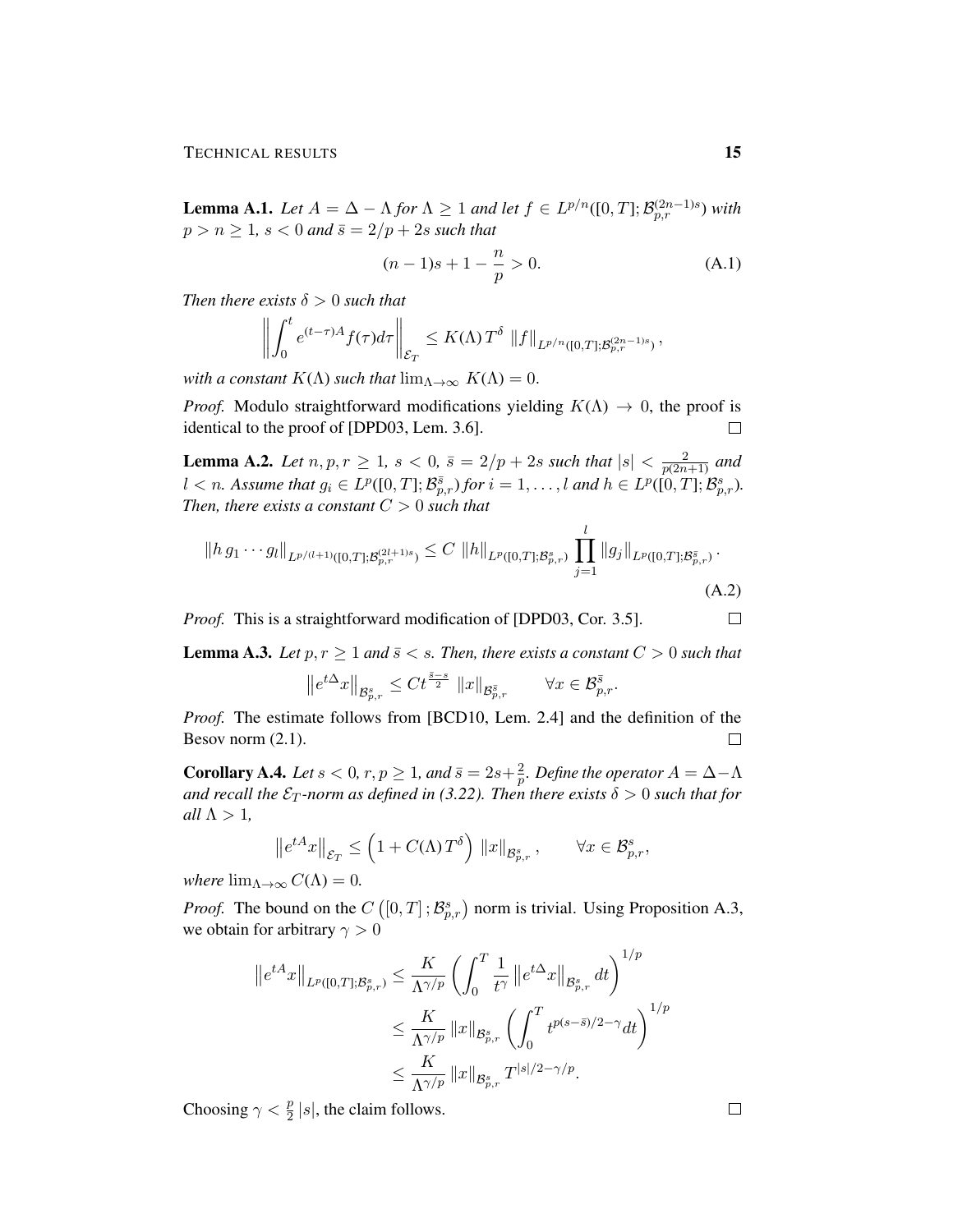### References

- [AC79] S. ALLEN and J. CAHN. A microscopic theory for antiphase boundary motion and its application to antiphase domain coarsening. *Acta Metall.* 27, no. 6, (1979), 1085–1095.
- [AR91] S. ALBEVERIO and M. RÖCKNER. Stochastic differential equations in infinite dimensions: solutions via Dirichlet forms. *Probab. Theory Related Fields* 89, no. 3, (1991), 347–386.
- [BBM10] F. BARRET, A. BOVIER, and S. MÉLÉARD. Uniform estimates for metastable transition times in a coupled bistable system. *Electron. J. Probab.* 15, (2010), no. 12, 323–345.
- [BCD10] H. BAHOURI, J. CHEMIN, and R. DANCHIN. *Fourier analysis and nonlinear partial differential equations*, vol. 343 of *Grundlehren der mathematischen Wissenschaften Series*. Springer Verlag, 2010.
- [CF11] S. CERRAI and M. FREIDLIN. Approximation of quasi-potentials and exit problems for multidimensional RDE's with noise. *Trans. Amer. Math. Soc.* 363, no. 7, (2011), 3853–3892.
- [DPD03] G. DA PRATO and A. DEBUSSCHE. Strong solutions to the stochastic quantization equations. *Ann. Probab.* 31, no. 4, (2003), 1900–1916.
- [DPT07] G. DA PRATO and L. TUBARO. Wick powers in stochastic PDEs: an introduction. *Technical Report UTM 711, University of Trento* (2007).
- [DPZ92] G. DA PRATO and J. ZABCZYK. *Stochastic equations in infinite dimensions*, vol. 45 of *Encyclopedia of mathematics and its applications*. Cambridge University Press, 1992.
- [ESS92] L. C. EVANS, H. M. SONER, and P. E. SOUGANIDIS. Phase transitions and generalized motion by mean curvature. *Comm. Pure Appl. Math.* 45, no. 9, (1992), 1097–1123.
- [GJ87] J. GLIMM and A. JAFFE. *Quantum physics*. Springer-Verlag, New York, second ed., 1987. A functional integral point of view.
- [Hai09] M. HAIRER. An introduction to stochastic PDEs, 2009. URL http://www.hairer.org/Teaching.html. Unpublished lecture notes.
- [Ilm93] T. ILMANEN. Convergence of the Allen-Cahn equation to Brakke's motion by mean curvature. *J. Differential Geom.* 38, no. 2, (1993), 417–461.
- [KORVE07] R. KOHN, F. OTTO, M. REZNIKOFF, and E. VANDEN-EIJNDEN. Action minimization and sharp-interface limits for the stochastic Allen-Cahn equation. *Commun. Pure Appl. Math.* 60, no. 3, (2007), 393–438.
- [LG50] L. LANDAU and L. GINZBURG. On the theory of superconductivity. *J. Expt. Theor. Phys.* 20, (1950), 1064–1082.
- [PW81] G. PARISI and Y. S. WU. Perturbation theory without gauge fixing. *Sci. Sinica* **24**, no. 4, (1981), 483-496.
- [RNT11] M. RYSER, N. NIGAM, and P. TUPPER. On the well-posedness of the stochastic Allen-Cahn equation in two dimensions. *J. Comp. Phys.* (2011). Accepted.